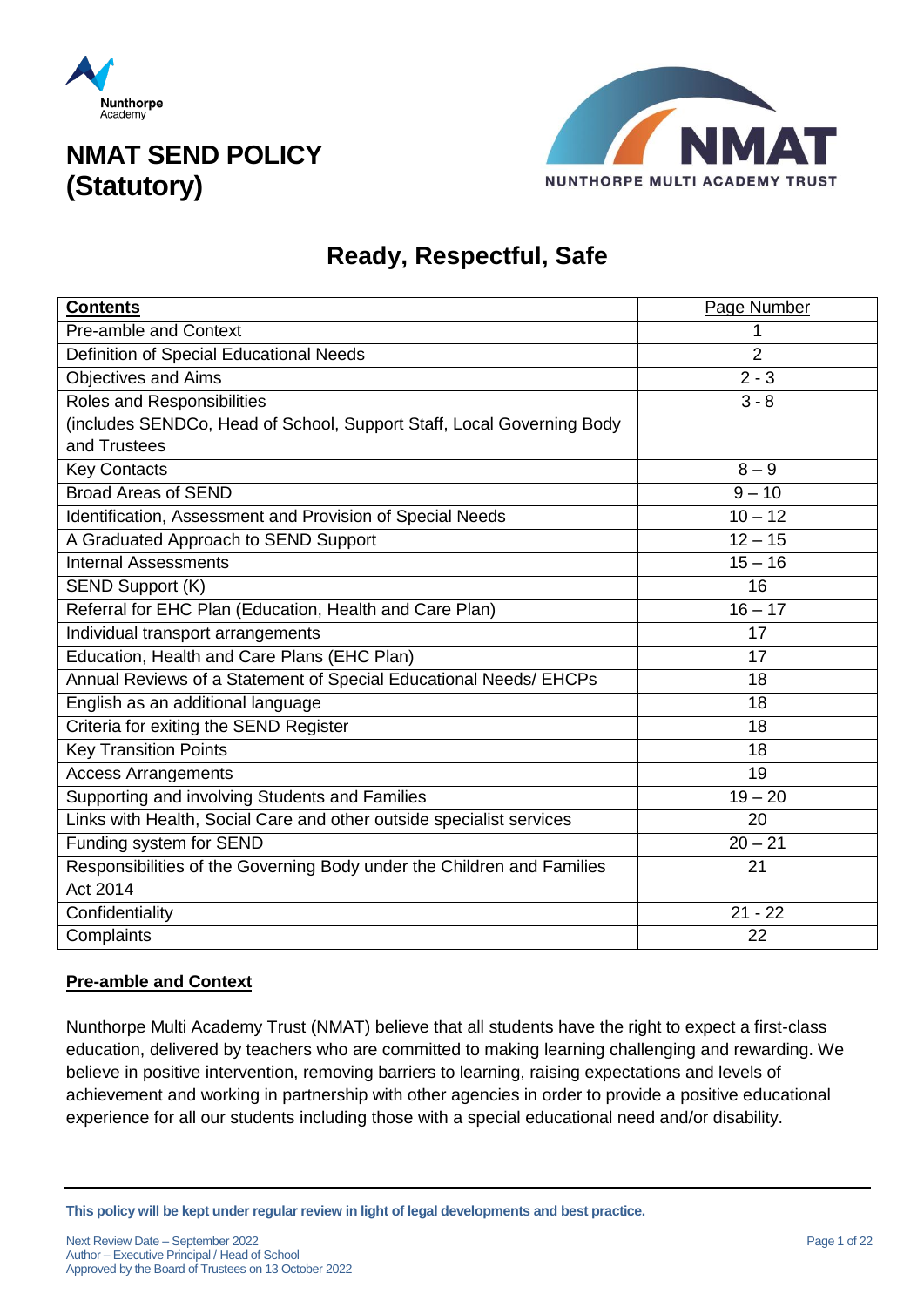



NMAT fully supports the principles of Inclusive Education for all students with additional needs and complies with the statutory requirement laid out in the DFE's SEND Code of Practice 0-25 (2015.) Our vision for children with special educational needs and disabilities is the same as for all children and young people in our care – that they achieve well during their time with NMAT and Nunthorpe Academy, and go on to lead happy and fulfilled lives.

At NMAT and Nunthorpe Academy every teacher is a teacher of every student, including those with SEND. Inclusion is a collective responsibility for all staff within NMAT and Nunthorpe Academy and each student will be fully integrated within the life of the Academy.

### **Definition of Special Educational Needs**

The SEND Code of Practice 2015 6.1 states:

*All children and young people are entitled to an appropriate education, one that is appropriate to their needs, promotes high standards and the fulfilment of potential.* 

*This should enable them to:* 

- *achieve their best*
- *become confident individuals living fulfilled lives, and*
- *make a successful transition into adulthood, whether into employment, further or higher education or training.*

Section 20 of the Children and Families Act 2014 states:

*Children have a learning difficulty if they have a learning difficulty which calls for special educational provision to be made for them. This can be broken down further as children who:*

- *a) have a significantly greater difficulty in learning than the majority of children of the same age; or*
- *b) have a disability which prevents or hinders them from making use of educational facilities of a kind generally provided for children of the same age in schools within the local education authority.*
- *c) are under compulsory school age and fall within the definition at (a) or (b) above or would so do if special educational provision was not made for them.*

Children must not be regarded as having a learning difficulty solely because the language or form of language of their home is different from the language in which they will be taught.

### **Objectives and Aims**

This policy is written to ensure everyone working in the Trust is clear about the ethos, principles, procedures and practice for students with Special Educational Needs and Disabilities (SEND).

**This policy will be kept under regular review in light of legal developments and best practice.**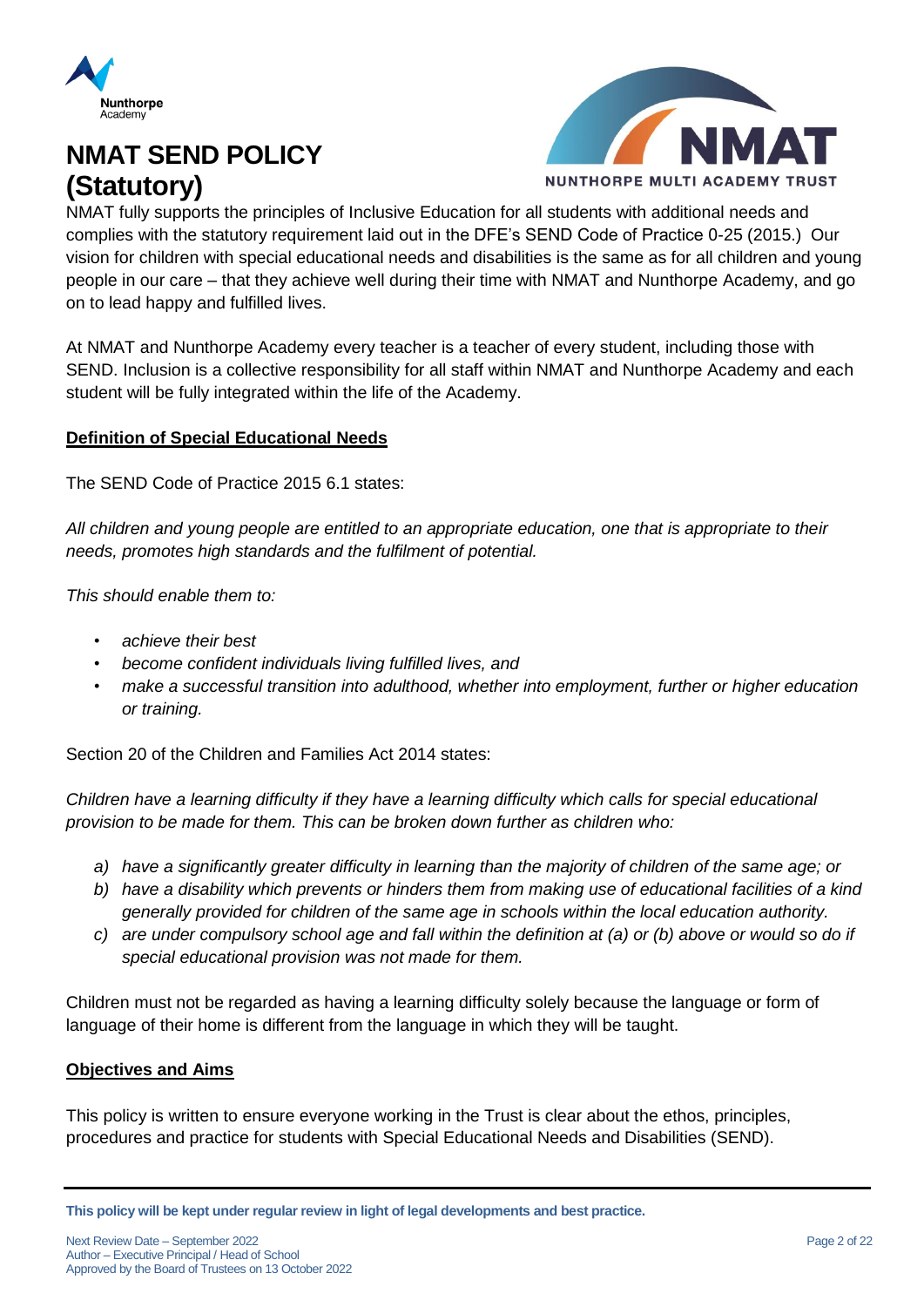



Every adult within the Trust must follow this policy.

This policy supersedes any previous policies for SEND within the Nunthorpe Multi Academy Trust.

All items in purple italics are taken directly from the SEND Code of Practice 2015

### **Roles and Responsibilities**

### **SENDCo**

The SEND Code of Practice 2015 states:

- *6.87 The SENDCo has an important role to play with the Headteacher and governing body, in determining the strategic development of SEN policy and provision in the school. They will be most effective in that role if they are part of the school leadership team.*
- *6.88 The SENDCo has day-to-day responsibility for the operation of SEN policy and co-ordination of specific provision made to support individual students with SEN, including those who have EHC plans.*
- *6.89 The SENDCo provides professional guidance to colleagues and will work closely with staff, parents/carers and other agencies. The SENDCo should be aware of the provision in the Local Offer and be able to work with professionals providing a support role to families to ensure that students with SEN receive appropriate support and high quality teaching.*

NMAT SENDCo's will analyse data to identify any patterns in the identification of SEND, within their Academy and in comparison with local and national data.

We will then use this information to reflect on and improve the quality of education. The SENDCo will use the data dashboards to compare their Academy with local and national data annually and report to the senior leadership team. (The January census is used and the data is supplied by the Local Authorities at the end of the summer term or early autumn term each year).

Things the SENDCo **must do**:

- use the Academy's best endeavours to make sure that a child with SEND gets the support they need – this means identifying the correct students, keeping accurate records and then doing everything we can to meet the needs of children and young people with SEND.
- ensure that children and young people with SEND have full opportunity to engage in the activities of the academy alongside students who do not have SEND.
- inform parents/carers when we are making special educational provision for their child, in this information there must be a clear expected outcome or target.
- prepare a SEND information report annually, which is agreed by the Local Governing Body and Board of Trustees before being published on the academy website in the Summer term.
- state our access arrangements for the admission of physically disabled children.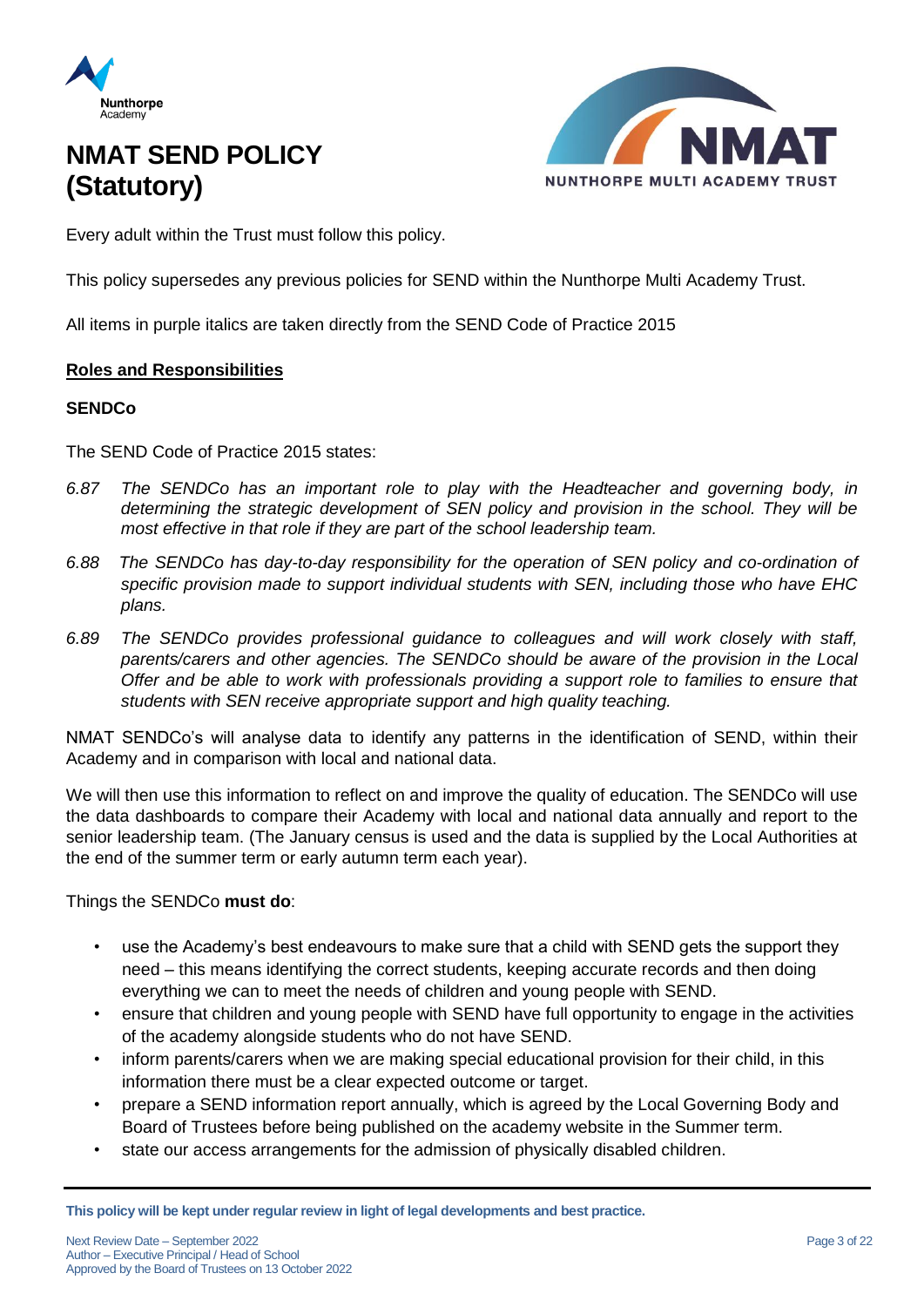



- state the steps being taken to prevent physically disabled children from being treated less favourably than others.
- provide facilities to enable access to the academy for disabled children and publish our accessibility plan on our academy website showing how we ensure that fair access to our academy building is a priority.
- have due regard to the general duties to promote disability equality across the academy.
- offer direct and specific support to students and parents/carers, particularly those with SEND relating to learning.
- ensure students receive a curriculum personalised to their needs which, where possible, fulfils the requirements of the National Curriculum.
- raise the aspirations of and expectations for all students with SEND so that progress is in line with non-SEND peers. To champion the SEND students and run a working group "SEND champions" from across all subjects in the academy to ensure a consistent approach to meeting need.
- provide an environment which facilitates students with SEND to progress and develop a sense of achievement and pride.
- promote equal opportunities for all students irrespective of ability, gender, race or social economic grouping.
- ensure that all planning is student centred with aims and targets agreed with both students and their families.
- listen to the views of the student and include them in all planning and participating as fully in all decisions.
- ensure that the progress of all students with SEND or Additional Needs is monitored and provision is reviewed regularly.
- liaise closely with all areas of the Academy, ensuring that the staff body understands and follows the shared responsibility for all SEND students.
- create effective links with appropriate local and national services to promote Inclusive Education.
- The monitoring of SEND provision at NMAT Academies is an essential role of our SENDCo, as it will inform any areas for development.

This will be undertaken in a variety of ways such as, but not limited to:

- classroom observation with a focus on: SEND provision, resources and environment
- scrutiny of all SEND learning passport content, implementation and impact
- quality assure the delivery of any interventions
- ongoing assessment of progress and impact made by intervention groups
- work sampling of students with SEND at least termly via book scrutinies
- attendance at student progress meetings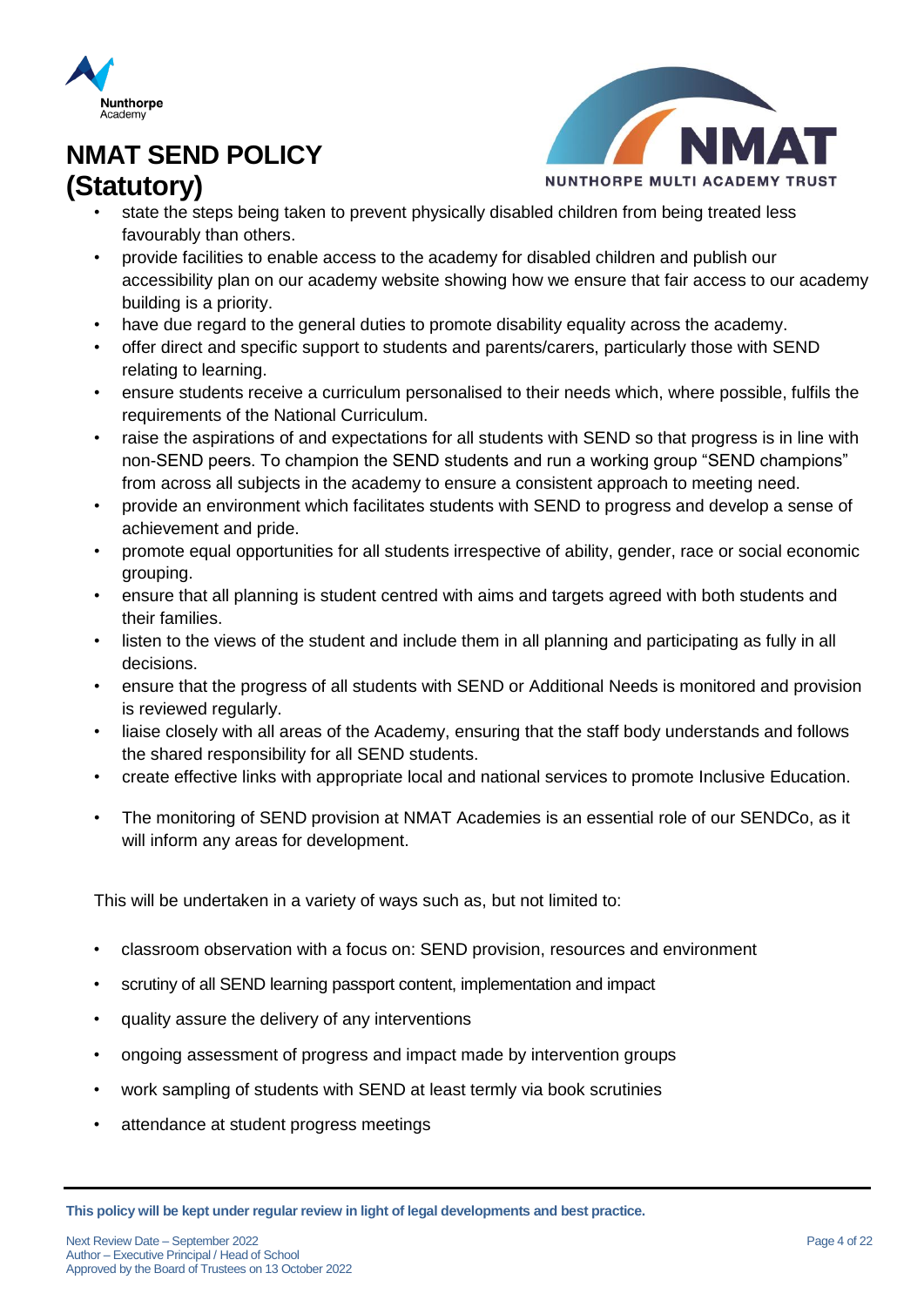



- Student questionnaires/discussions: after interventions, about support/provision in class and homework
- teacher/Learning Support Assistant (LSA's) questionnaires/discussions
- effective deployment, preparedness and practice of LSAs including interactions and questioning skills
- informal/formal feedback from staff, parents/carers and student themselves
- Student progress tracking, using assessment data (whole-school processes)
- attendance records of students with SEND
- whole school provision map
- pupil premium scrutiny and impact (similarly for Covid catch-up funding, if appropriate)
- supporting students and staff with effective transition
- consider examination/test access arrangements
- deliver and support CPD with a focus on SEND in school
- termly meeting with our SEND link Governor and SEND link Trustee and report to our senior leadership team, LGB and Trustees.

### **Role of Head of School**

The Head of School alongside the SLT, is responsible for the strategic development, implementation of policy and provision in our school. They are responsible, along with the LGB and Board of Trustees, to ensure the Academy meets its responsibilities under Children and Families Act 2014 and the Equality Act 2010.

The Head of School along with other members of the senior leadership team, will publish the resources (e.g. a whole school provision map) that are available to the school.

The Head of School will directly line manage the AVP Inclusion- SENDCo to ensure that any member of staff working with any student who has SEND or additional needs is aware of their needs and have consistent arrangements in place to meet them.

### **Role of Each Class/Subject Teacher**

The SEND Code of Practice 2015 states:

*6.36 Teachers are responsible and accountable for the progress and development of the students in their class, including where students access support from teaching assistants or specialist staff.*

The role of class/subject teachers is to:

**This policy will be kept under regular review in light of legal developments and best practice.**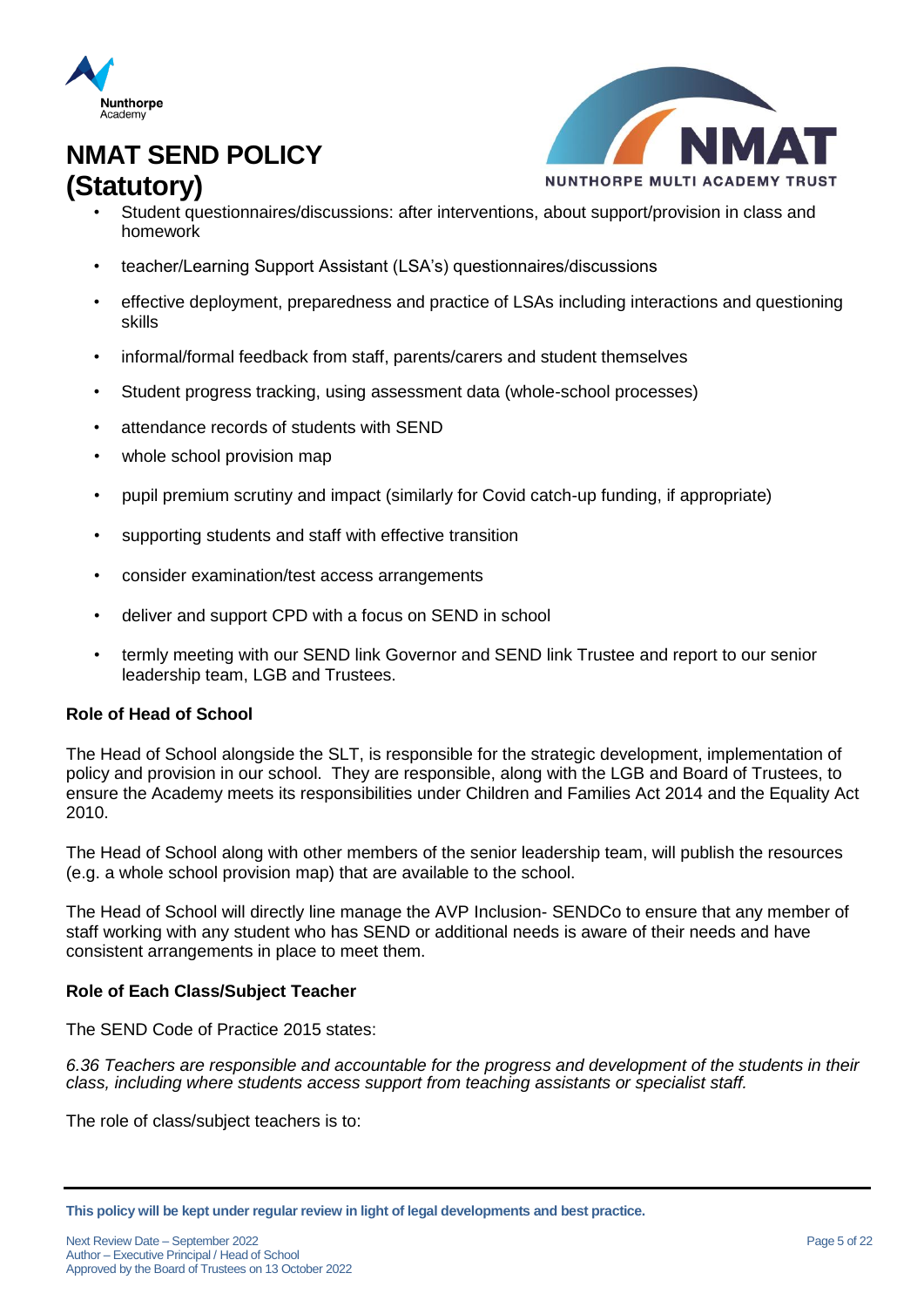



- support the SENDCo and the Senior Leadership Team to implement this policy and have due regard to the SEND Code of Practice
- support and engage with the SENDCo in regard to the SEND monitoring role
- identify students with possible SEND and use Academy pro formas to alert the SENDCo of any observations made.
- support in the production of effective SEND support plans, and implement and review them, as set out in this policy
- set high expectations for every student including those with SEND
- liaise effectively with parents/carers and listen and act upon their concerns
- use appropriate assessments to identify barriers to learning and set targets that are ambitious for all students
- plan lessons that will address potential areas of difficulty and remove barriers to achievement.
- use their best endeavours to meet the needs of students with SEND
- make reasonable adjustments to overcome barriers to learning
- remain responsible for working with the students on a daily basis
- keep abreast of SEND initiatives and CPD and use the weekly SEND techniques delivered by the SENDCo, giving feedback to quality and impact as and when requested.

### **Role of all support staff (including Learning Support Assistants)**

The role of support staff is to:

- ensure the child/young person becomes as independent, resilient learner
- promote self-esteem and social inclusion
- develop their knowledge of the curriculum
- work collaboratively with class/subject teachers to overcome any barriers to learning
- report any observations about the student they are supporting to the class/subject teacher
- contribute to reports for reviews of student with SEND
- attend Professional Development opportunities and keep abreast of relevant initiatives
- follow the Learning Assistant Standards (where appropriate) or alternative Support Staff Standards as directed by the Academy

**This policy will be kept under regular review in light of legal developments and best practice.**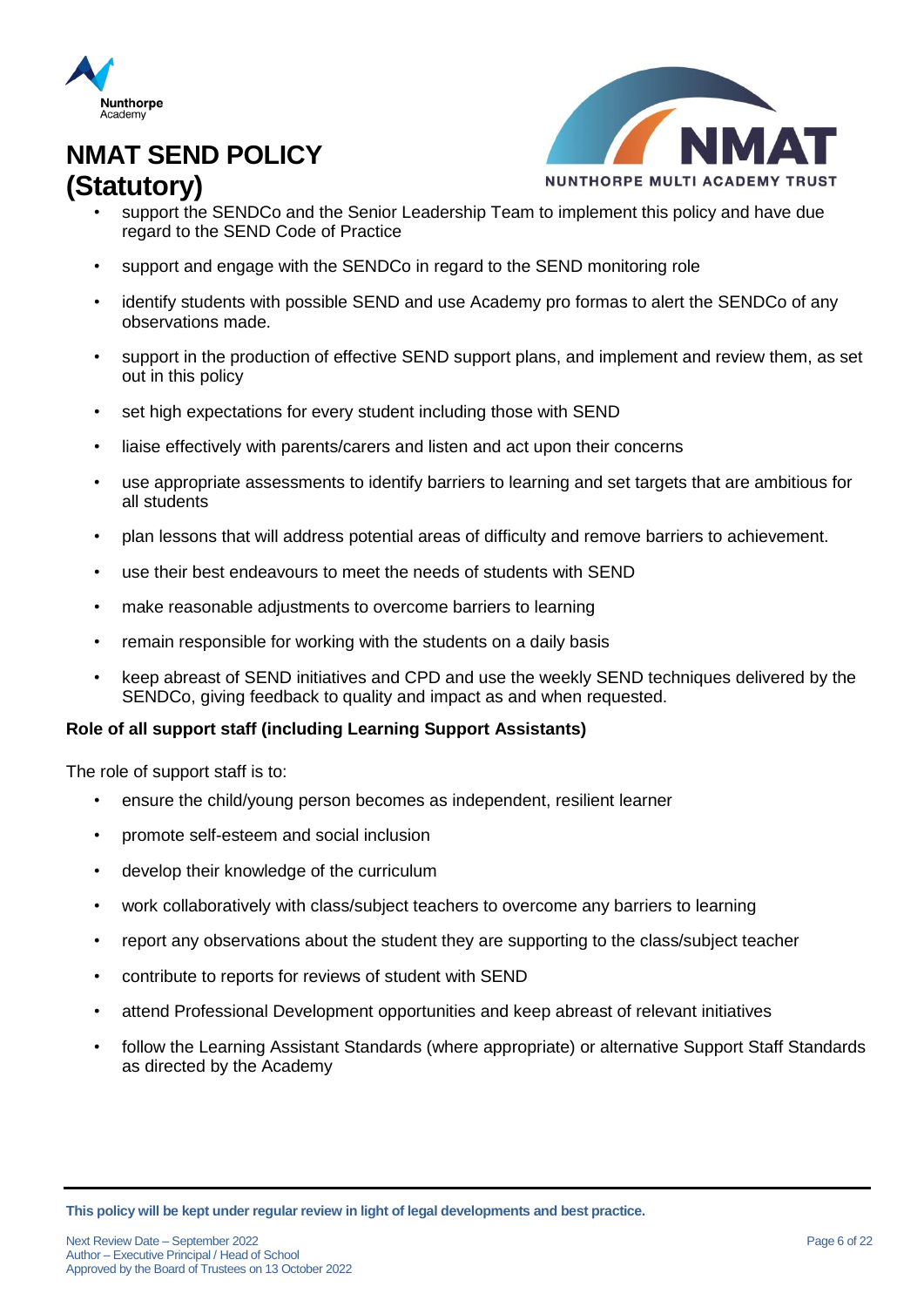



**Role of the Local Governing Body (LGB), the SEND Link Governor, the Board of Trustees and the SEND Link Trustee**

The Academy's Local Governing Body and Board of Trustees will work with the Executive Headteacher and Head of School to ensure that the Academy meets its responsibilities under th[e](https://www.legislation.gov.uk/ukpga/2014/6/pdfs/ukpga_20140006_en.pdf) [Children & Families](https://www.legislation.gov.uk/ukpga/2014/6/pdfs/ukpga_20140006_en.pdf)  [Act 2014 particularly section](https://www.legislation.gov.uk/ukpga/2014/6/pdfs/ukpga_20140006_en.pdf) 66 regarding using their best endeavours, and Equality Act 2010.

The LGB and Board of Trustees will have regard to the SEND Code of Practice.

The Governors and NMAT Trustees will ensure that a Special Educational Needs Coordinator (SENDCo) is appointed in each NMAT Academy and that they are qualified, i.e. they are a qualified teacher and have the national award for special educational needs and disabilities (NASENDCo).

The SEND Code of Practice 2015 states:

*6.3 There should be a member of the governing body or a sub-committee with specific oversight of the school's arrangements for SEN and disability. School leaders should regularly review how expertise and resources used to address SEN can be used to build the quality of whole-school provision as part of their approach to school improvement.* 

*6.97 They should consider their strategic approach to meeting SEN in the context of the total resources available, including any resources targeted at particular groups, such as the pupil premium.*

The SEND Link Governor and SEND Link Trustee is appointed to work directly with the SENDCo and other members of the senior leadership team and report back to their tier of governance about matters related to SEND. Termly meetings take place with both links. The LGB and Board of Trustees publish at least annually a SEND Information report. This report covers at least 14 bullet points listed in section 6.79 of the SEND Code of Practice and includes arrangements for supporting students who have SEND. This is uploaded onto the Academy website.

The Link Governor and Link Trustee will:

- be familiar with the SEND Code of Practice 2015 particularly Chapter 6
- be a critical friend to our SENDCo by visiting at least once a term
- be aware of the numbers of students at our school with SEN and disabilities
- be aware of the SEND action plan and annual information report.

They will investigate:

- the gaps or differences in performance, attendance or exclusion (including internal exclusions) levels between our students with and without SEND
- the strengths and areas for development regarding SEND provision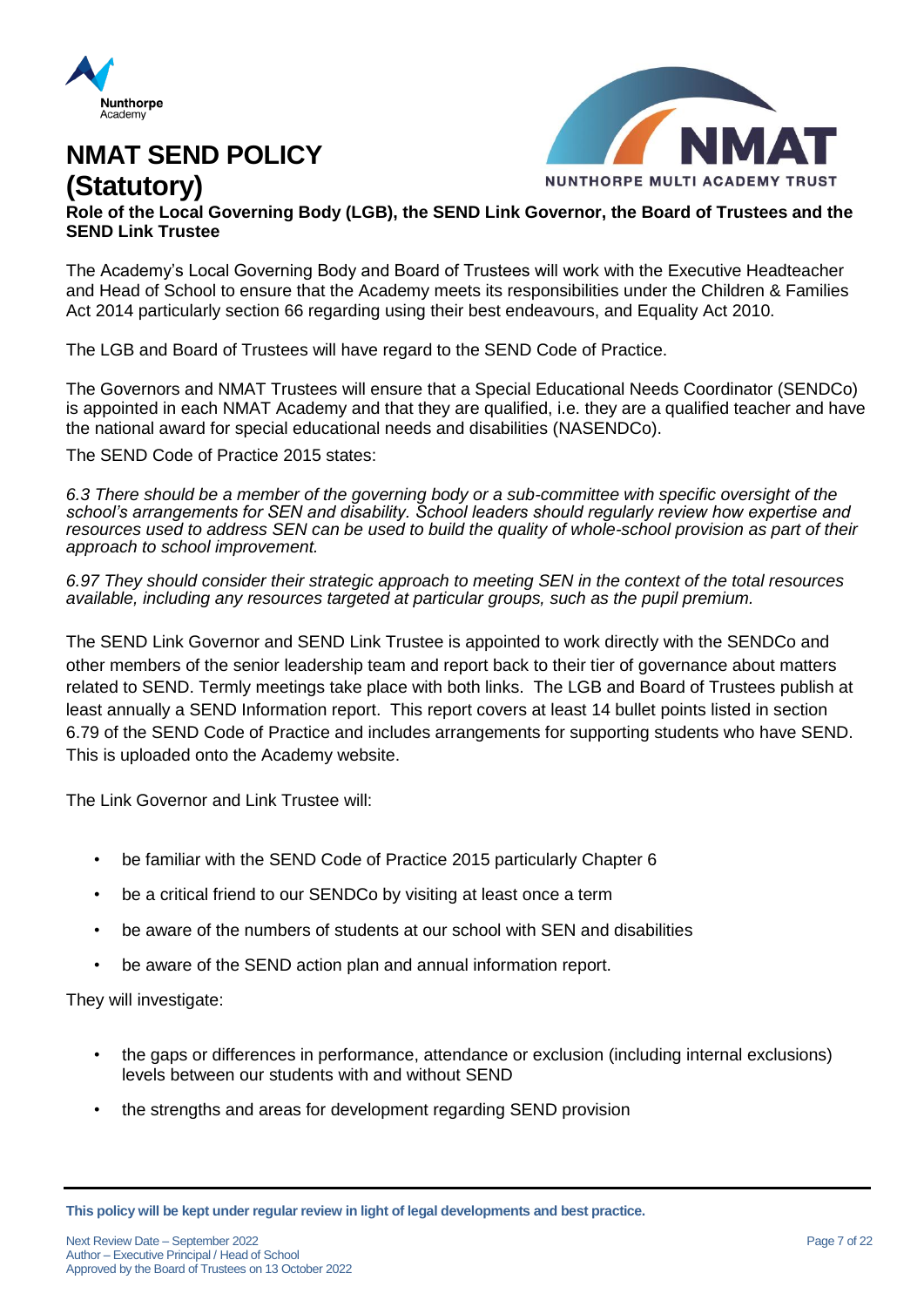



- how SEND is represented in the Academy Development Plan, and whether progress is being made towards targets
- be a key part of the process to obtain the views of our parents/carers of students with SEND, about their experience of the school's SEN provision
- be actively involved in obtaining the views of students with SEND including their enjoyment and experience of learning
- support the SENDCo in obtaining the views of teachers and support staff, about their ability to implement the SEND plan.

They will report:

• each term to their respective tier of governance on their findings and take the full report for approval.

### **Key Contacts**

The quality of education and the progress made by students with SEND is a core part of Academy performance management arrangements and its approach to professional development for all teaching and support staff. In addition, this also contributes to the Academy's self-evaluation.

All leaders regularly review how expertise and resources to address SEND can be used to build the quality of whole-school provision as part of the approach to school improvement.

At Nunthorpe Academy, Mrs S Brosnan is the Assistant Vice Principal- Inclusion and holds the role as SENDCo. She is the person responsible for coordinating day to day provision of students with SEND. Nunthorpe Academy has one additional trained SENDCo (Mr D Parrish.) Both colleagues hold the National Award for SEND. Additionally our Year 7 Progress Leader is currently undergoing the NASENCO award (Mrs J Thomas.)

Mrs Brosnan can be contacted on: [sbrosnan@nunthorpe.co.uk](mailto:sbrosnan@nunthorpe.co.uk) 01642 304288 ext. 1040

Mrs K Kell, Head of School holds an overview and responsibility to SEND and additional needs and is contactable on: [kkell@nunthorpe.co.uk](mailto:kkell@nunthorpe.co.uk) 01642 304288 ext. 1052

A named member of our Local Governing body and a nominated member from the Board of Trustees have specific oversight of NMTA and Nunthorpe Academy arrangements for SEN and disability.

The named and nominated member of the Local Governing Body for SEND is: Jen Mrozik and can be contacted via the Head of School.

**This policy will be kept under regular review in light of legal developments and best practice.**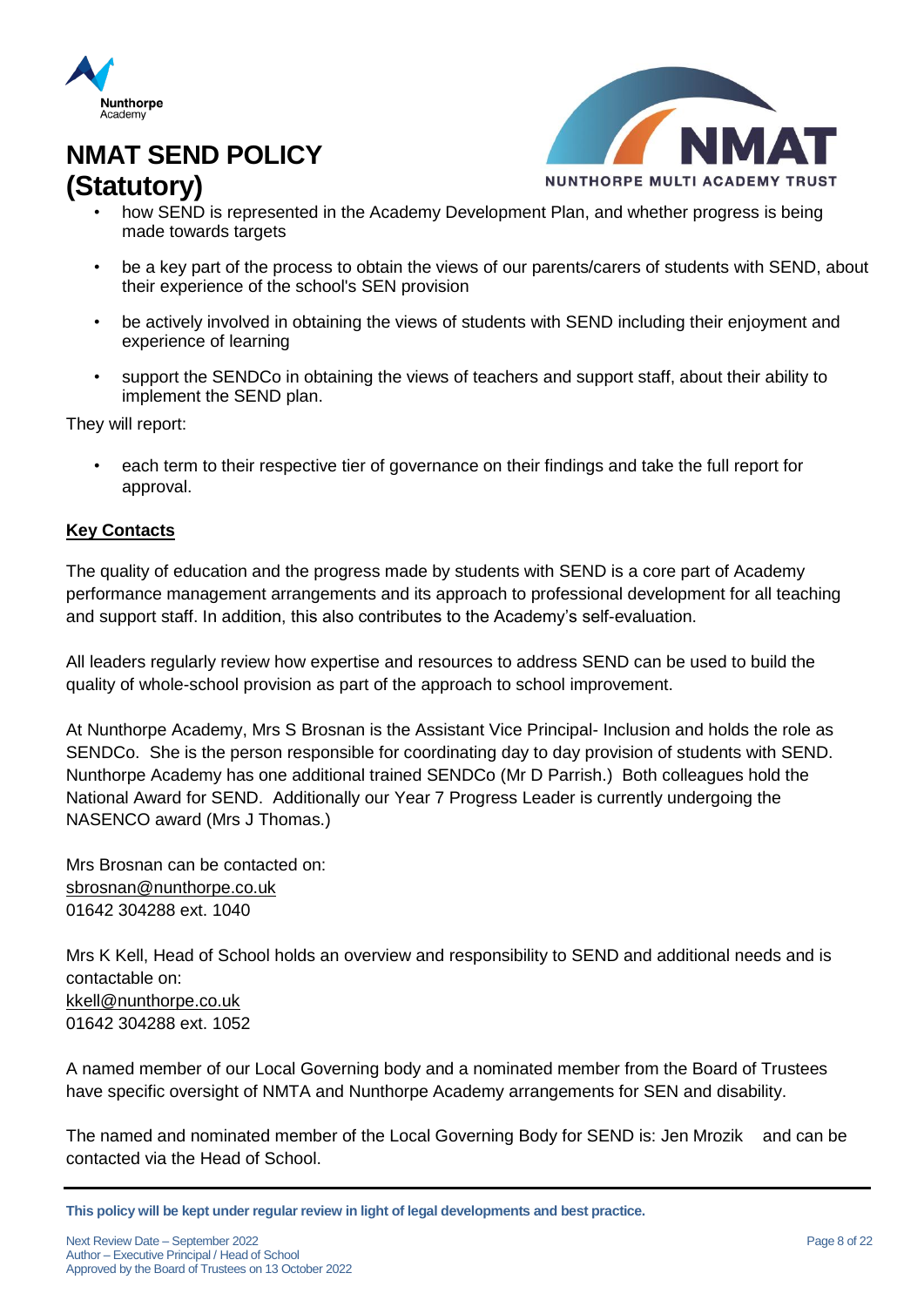



Louise Fletcher, Link SEND Trustee is a critical friend of SEND at NMAT and Nunthorpe Academy and holds the National Award for SEND and can be contacted via the Head of School.

NMAT academies, including Nunthorpe Academy has a team of Learning Support Assistants. (LSA's) who support the learning of specific students and ensure students can integrate as fully as possible in the activities generally undertaken by the other children in the class and make progress in line with their peers and targets. The work of the LSA's is directed by the SENDCo and targets are set annually to ensure consistent quality and to measure the impact of their work on the young people assigned. The LSA teams also provide additional support and experience to students who are not specifically allocated or identified as having a SEND and this gives invaluable information to the SENDCo which is then used as part of the SEND identification process at Nunthorpe Academy.

### **Broad Areas of SEND**

The SEND Code of Practice 2015 states:

Cognition and Learning

*6.30 Support for learning difficulties may be required when children and young people learn at a slower pace than their peers, even with appropriate differentiation.* 

*Learning difficulties cover a wide range of needs, including moderate learning difficulties (MLD), severe learning difficulties (SLD), where children are likely to need support in all areas of the curriculum and associated difficulties with mobility and communication, through to profound and multiple learning difficulties (PMLD), where children are likely to have severe and complex learning difficulties as well as a physical disability or sensory impairment.*

*6.31 Specific learning difficulties (SpLD), affect one or more specific aspects of learning. This encompasses a range of conditions such as dyslexia, dyscalculia and dyspraxia.* 

### Communication and Interaction

*6.28 Children and young people with speech, language and communication needs (SLCN) have difficulty in communicating with others. This may be because they have difficulty saying what they want to, understanding what is being said to them or they do not understand or use social rules of communication. The profile for every child with SLCN is different and their needs may change over time. They may have difficulty with one, some or all of the different aspects of speech, language or social communication at different times of their lives.* 

*6.29 Children and young people with ASD, including Asperger's Syndrome and Autism, are likely to have particular difficulties with social interaction. They may also experience difficulties with language, communication and imagination, which can impact on how they relate to others.*

**This policy will be kept under regular review in light of legal developments and best practice.**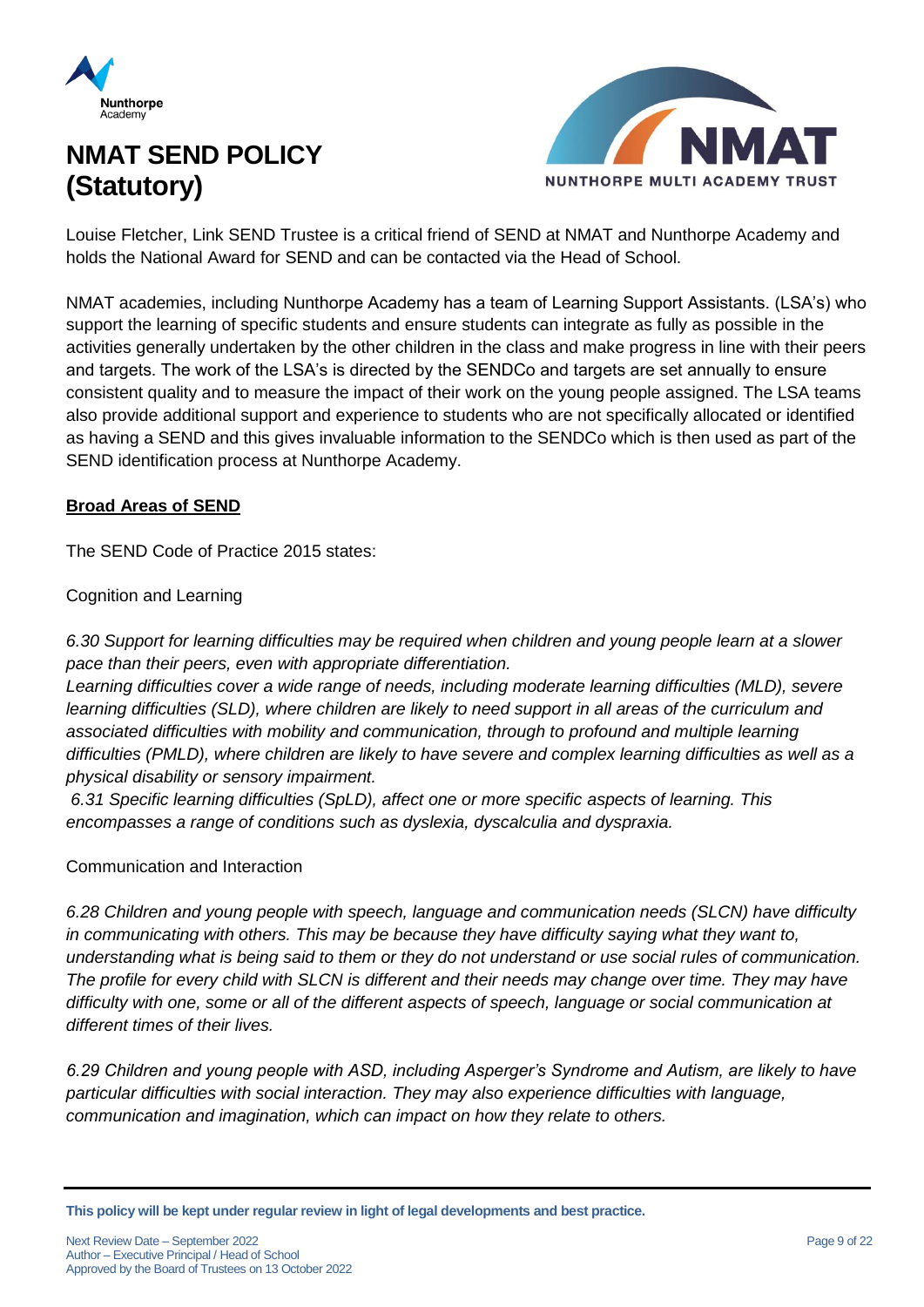



Social, Emotional and Mental Health

*6.32 Children and young people may experience a wide range of social and emotional difficulties which manifest themselves in many ways. These may include becoming withdrawn or isolated, as well as displaying challenging, disruptive or disturbing behaviour. These behaviours may reflect underlying mental health difficulties such as anxiety or depression, self-harming, substance misuse, eating disorders or physical symptoms that are medically unexplained. Other children and young people may have disorders such as attention deficit disorder, attention deficit hyperactive disorder or attachment disorder.* 

*6.33 Schools and colleges should have clear processes to support children and young people, including how they will manage the effect of any disruptive behaviour so it does not adversely affect other students.*

### Sensory and/or Physical Needs

*6.34 Some children and young people require special educational provision because they have a disability which prevents or hinders them from making use of the educational facilities generally provided. These difficulties can be age related and may fluctuate over time. Many children and young people with vision impairment (VI), hearing impairment (HI) or a multi-sensory impairment (MSI) will require specialist support and/or equipment to access their learning, or habilitation support. Children and young people with an MSI have a combination of vision and hearing difficulties.*

*6.35 Some children and young people with a physical disability (PD) require additional ongoing support and equipment to access all the opportunities available to their peers.*

### **Identification, Assessment and Provision of Special Needs**

Identification and assessment of students with Special Needs at Nunthorpe Academy will follow the recommended procedure in the Code of Practice (2014).

*"6.2 Every school is required to identify and address the SEN of the students that they support.* 

*6.36 Teachers are responsible and accountable for the progress and development of the students in their class, including where students access support from teaching assistants or specialist staff. "*

The steps below outline the process that staff will follow to identify students with SEND.

1. Any student who a member of staff has a concern about, whether it is due to a lack of academic progress, development or social need will add a note with date added on the child's records. This is referred to as a 'SEND note' within Class Charts. It is imperative the staff members' initial concern is logged and dated.

A 'chronology of support and involvement' log is developed and monitored. (This is held securely within the SEND drive and accessible by Mrs Brosnan and the SEND team). Staff are committed to

**This policy will be kept under regular review in light of legal developments and best practice.**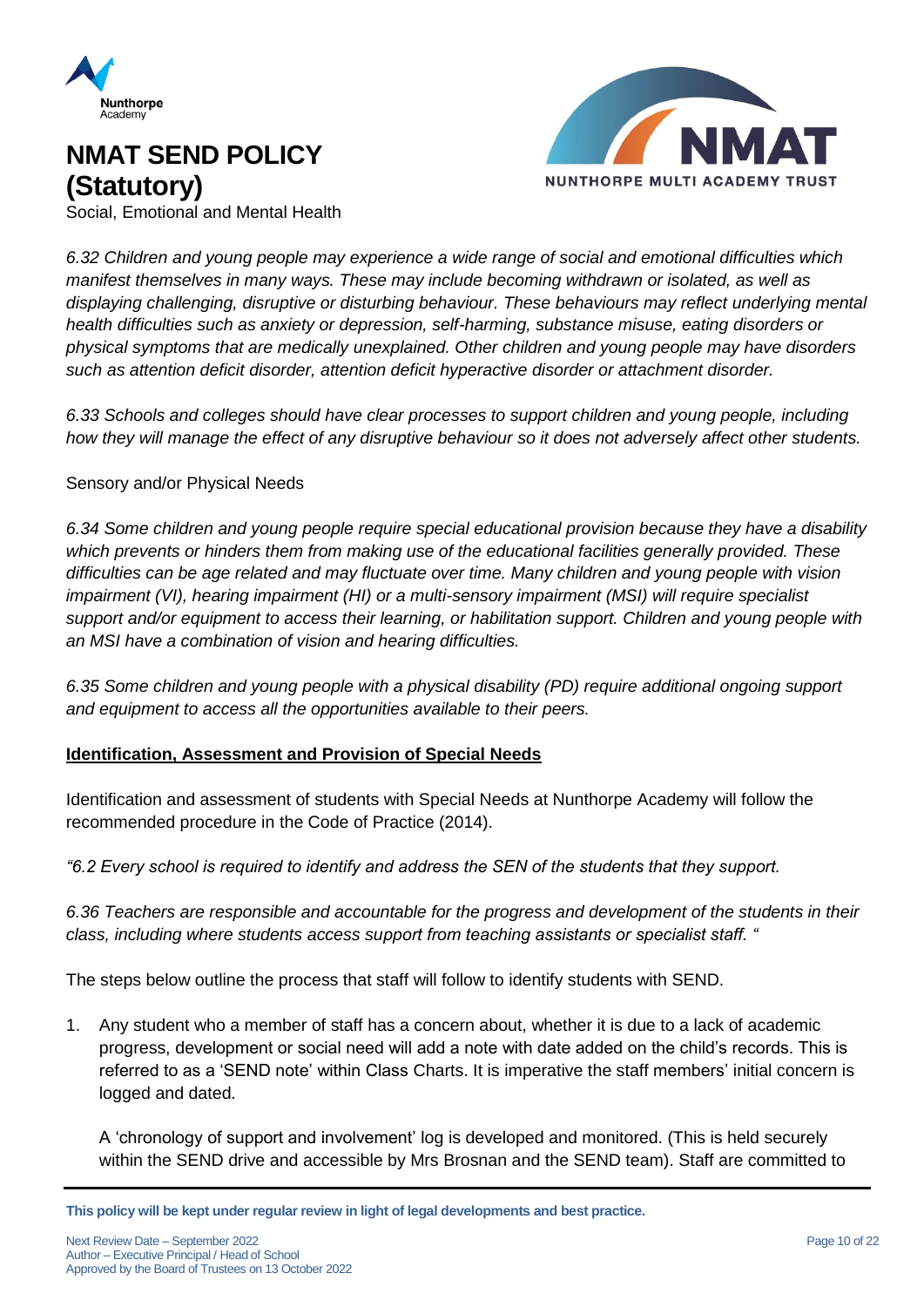



inform the SENDCo of their initial SEND concern within 2 working days. Staff are committed and trained to ensure that any additional child protection issues follow our Trust's safeguarding procedures, the DSL will be informed the same working day.

- 2. If a parent/carer or student raises a concern, this will be taken seriously and staff will listen to these concerns. Concerns will be noted and dated on the child's records, as explained above. If communications are received by staff other than the SENDCo, then Siobhan Brosnan will be informed of concerns within 2 working days and will be processed as identified above. If there is a child protection issue then the Trust's safeguarding procedures will be followed.
- 3. N.B. At this point the child is not regarded as having SEND. How well the child responds or otherwise to the adjustments will determine if they have SEND.
- 4. The form tutor, with support from the Pastoral Managers may discuss the concerns informally with the parent/carer and gather information about what the possible barrier to learning is. The Academy SENDCo will support on request and when required. Staff will make any reasonable adjustments to teaching, following the advice of any Learning Passport written and will then report the impact of your adjustments at the next pupil progress meeting (or at the next agreed time – this will be a maximum period of one term).

The SEND Code of Practice 2015 states:

### *6.21 Persistent disruptive or withdrawn behaviours do not necessarily mean that the child has SEN.*

Where there are concerns this will be logged and an assessment made by the teacher, supported by the SENDCo, if required. This will determine whether there are any causal factors such as unidentified learning difficulties, difficulties with communication or mental health issues. This work will be completed in tandem with the relevant Pastoral Managers and/or Assistant Vice Principal- Behaviour and Attitudes. If appropriate, the SENDCo may approach other agencies such as Early Help or CAMH's as per local county guidelines.

Any child with SEND will not be discriminated against, sanctioned or disciplined due to their special educational need.

The SEND Code of Practice 2015 states:

*6.17 Class and subject teachers, supported by the senior leadership team, should make regular assessments of progress for all students.* 

*These should seek to identify students making less than expected progress given their age and individual circumstances.*

**This policy will be kept under regular review in light of legal developments and best practice.**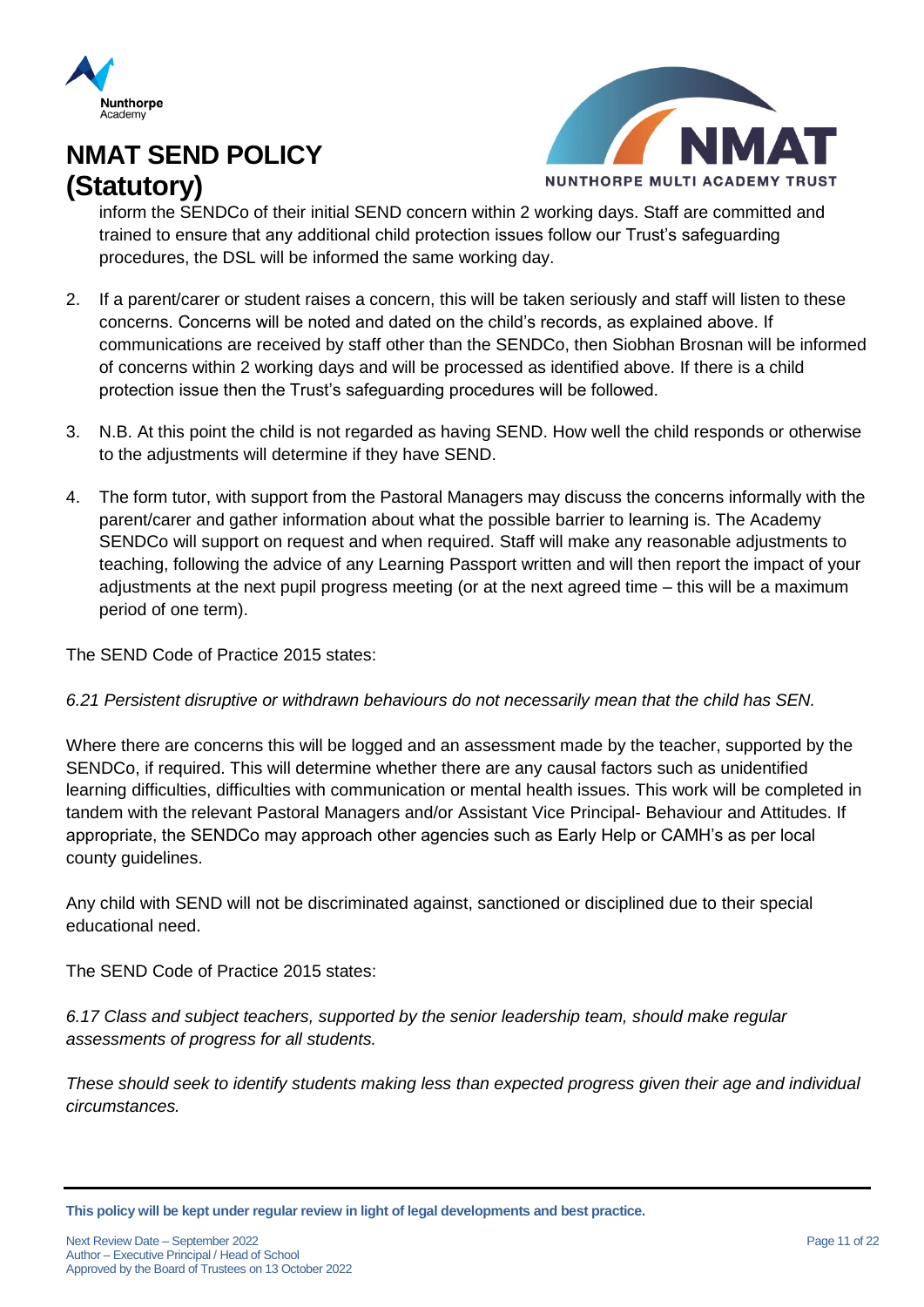



*This can be characterised by progress which:*

- *is significantly slower than that of their peers starting from the same baseline*
- *fails to match or better the child's previous rate of progress*
- *fails to close the attainment gap between the child and their peers*
- *widens the attainment gap*

*6.23 Slow progress and low attainment do not necessarily mean that a child has SEN and should not automatically lead to a pupil being recorded as having SEN. However, they may be an indicator of a range of learning difficulties or disabilities. Equally, it should not be assumed that attainment in line with chronological age means that there is no learning difficulty or disability. Some learning difficulties and disabilities occur across the range of cognitive ability and, left unaddressed may lead to frustration, which may manifest itself as disaffection, emotional or behavioural difficulties.*

- 5. At this point, a decision as to whether the child has SEND will be made. This will include a meeting between the child/young person, family and SEND team before the SENDCo adds the student to the Academy's SEND register. The focus throughout this process is on the student's whole needs and not solely upon their difficulty. Parental voice is also taken into close consideration with any decision made. Once added to the SEND register, the child/young person is now described as being at 'SEND Support'. The student will appear as Code K on the school census.
- 6. The SENDCo will maintain an accurate list of students who have been identified as having SEND on the Academy's SEND list.

All teachers can access the SEND list in two ways in order to see the records for the students they teach. The first method is via Class Charts which is account based and therefore password protected. The second is via our SEND @ Nunthorpe Academy shared Google Drive- again password protected by organisation and accounts. Anyone accessing this list will treat the content in confidence and in line with General Data Protection Act 2018 and Protection Regulations 2017 (GDPR). The information can be filtered by class or gender to aid subject teachers' access and understanding of this content.

It is the responsibility of the class teacher to view and use the content for their students. Any new information will be indicated by the SENDCo 'in communication to all staff'. A date will be put against the student's name, which will show the age of all information shared. All information such as SEND support plans, communications, reports, EHCPs, annual reviews etc. are available via the hyperlink. This will be kept up to date in line with this policy. Teachers are required to upload any information and plans to the correct student file within 5 working days of them being received or written.

### **A Graduated Approach to SEND Support**

All teachers are responsible and accountable for the progress and development of the students in their class, including where students access support from Learning Support Assistants or specialist staff.

**This policy will be kept under regular review in light of legal developments and best practice.**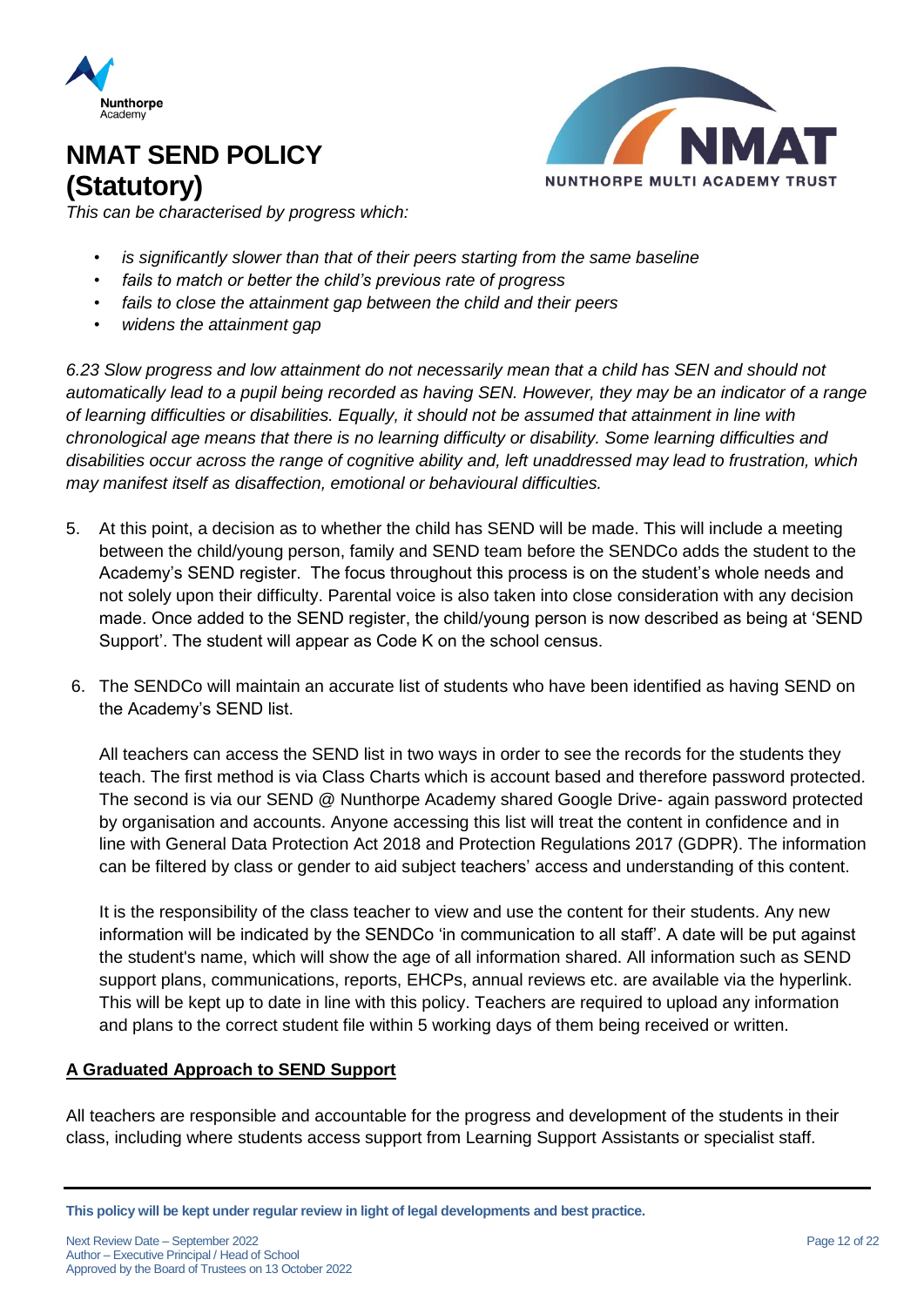



High quality teaching, differentiated for individual students is paramount to ensure student's progress within all lessons. The quality of teaching and work scrutiny for all students including those at risk of underachieving is monitored across the Academy by Heads of Departments, the SENCO and the Senior Leadership Team. Teachers input Data Capture during the academic year and this information is monitored to highlight students who may require additional intervention or provision.

If a student is not making progress across two data captures or is highlighted by a classroom teacher as a risk of underachieving then the SENCO will ask them to gather accurate formative assessments around the student and to ensure that all effective strategies and adjustments with good personalised teaching has been offered to the student.

Once a young person has been identified as having SEND then the formal process begins:

We will take action to remove barriers to learning and put effective special educational provision in place. This is called the **Graduated Response**. It is a 4-part cycle: **Assess, Plan, Do and Review.**

Parents/carers will be informed that their child has SEND and that additional and different provision is being provided for their child. Parents/carers will be signposted to the relevant Local Authority Special Educational Needs and Disabilities Advisory and support services and given links to the Local Offer. Links to the local offers can also be found on our Nunthorpe Academy website.

The graduated response is outlined below:

1. **Assess:** Assess student's needs – this happens at the start of each termly cycle to ensure we obtain a clear analysis of the student's need. We will ensure that the assessment informs any adjustments, approaches, resources, intervention and/or support required.

2. **Plan:** This will be undertaken at least termly with the parents/carers and students. The views of parents/carers and students are of paramount importance. This will be recorded on the plan. The plan is written by the SENDCo and shared with all staff for immediate use. We use the SEND Learning Passport Support Plan template. The focus will be on how to overcome the barriers to learning identified in the assessment. An agreed date to review the plan with the parents/carers will be made at this meeting. Teachers will refer to the whole school provision maps (which are held centrally on Google Drive and overseen by the Assistant Vice Principals for Core, Ebacc, Open) to help plan any adjustments, approaches, resources or interventions required. If additional support is to be provided whether in-class or outside of class, it will be clear how, what and when this will be undertaken. Individual classroom teachers are responsible for monitoring the impact, supported by the SENDCo. The additional adult support is someone who will be suitably trained to undertake the intervention- this is always a member of the Inclusion team.

All plans will be conducted and meetings held in the following pattern e.g. The autumn plans will be written before the October half term holiday, the spring and summer plans will be written within the first two weeks of each term. The plans will be uploaded within 5 working days of the meeting and a copy given to the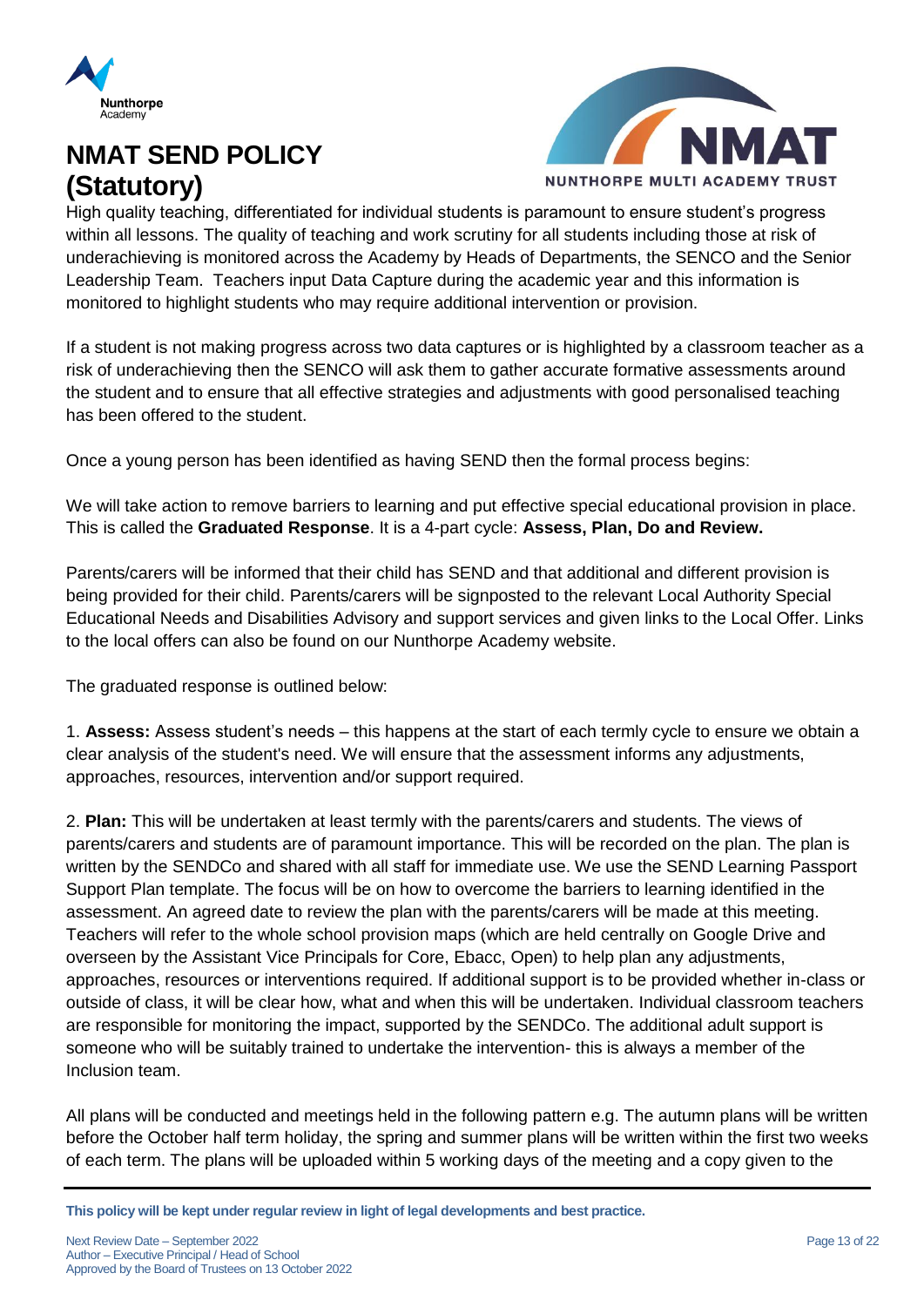



parent/carer. The date of the next meeting will be identified. Individual staff will not agree to any evidence based interventions being put into the plan without first consulting the SENDCo to ensure availability of the person delivering it. The SENDCo will monitor the quality and appropriateness of the plans.

3. **Do:** The subject teacher remains responsible for the student in all areas of their curriculum. Where provision is provided by Learning Support Assistants (LSAs) or specialist teachers, the responsibility remains with the class or subject teacher. LSAs must supplement and not replace teachers. Teachers are required to work with the student in order to plan and assess the impact of any adjustments, support or interventions.

The SENDCo will support the class teacher in the further assessment of the student's particular strengths and needs. The SENDCo will monitor this provision.

4. **Review:** The SENDCo will review the plan with parents/carers and the student on the agreed date. The impact and quality of the support and interventions will be evaluated. This will feed back into the analysis of the student's needs. Parents/carers will be given clear information about the impact of the support and interventions provided, enabling them to be involved in planning next steps.

SEND provision may take a number of forms and a student may access one or more than one form of provision, as appropriate. A list of provisions typically undertaken at the Nunthorpe Academy is shown below:

- in class support from an LSA;
- additional one to one or small group teaching in literacy / numeracy or access to proven intervention programmes at school and / or at home;
- academic or general mentoring;
- targeted intervention sessions academic or social;
- additional access to ICT;
- a personalised timetable
- a range of targeted assessments to explore the possible route of difficulties and inform the most effective approaches to address these difficulties;
- referral to external professionals / services e.g. Educational Psychologist, Children and Adolescents Mental Health Service, specialist teachers for vision / hearing impaired, Speech and Language services, specialist services for autism;
- additional support for students making transitions to or from other establishments / phases of education. Included in this, in agreement with parents/carers and students, relevant information is shared with the school / college / other setting to which a students is moving;
- regular review meetings and a resulting accurate and up to date learning passport;
- parents/carers will be given clear routes to access support, and be encouraged to bring a supporter to meetings if desired;
- some students will have behaviour plans, risk assessments or health care plans,  $\cdot$  some students may be allocated a key worker;
- designated finances will be used appropriately to meet students' needs without reducing independence.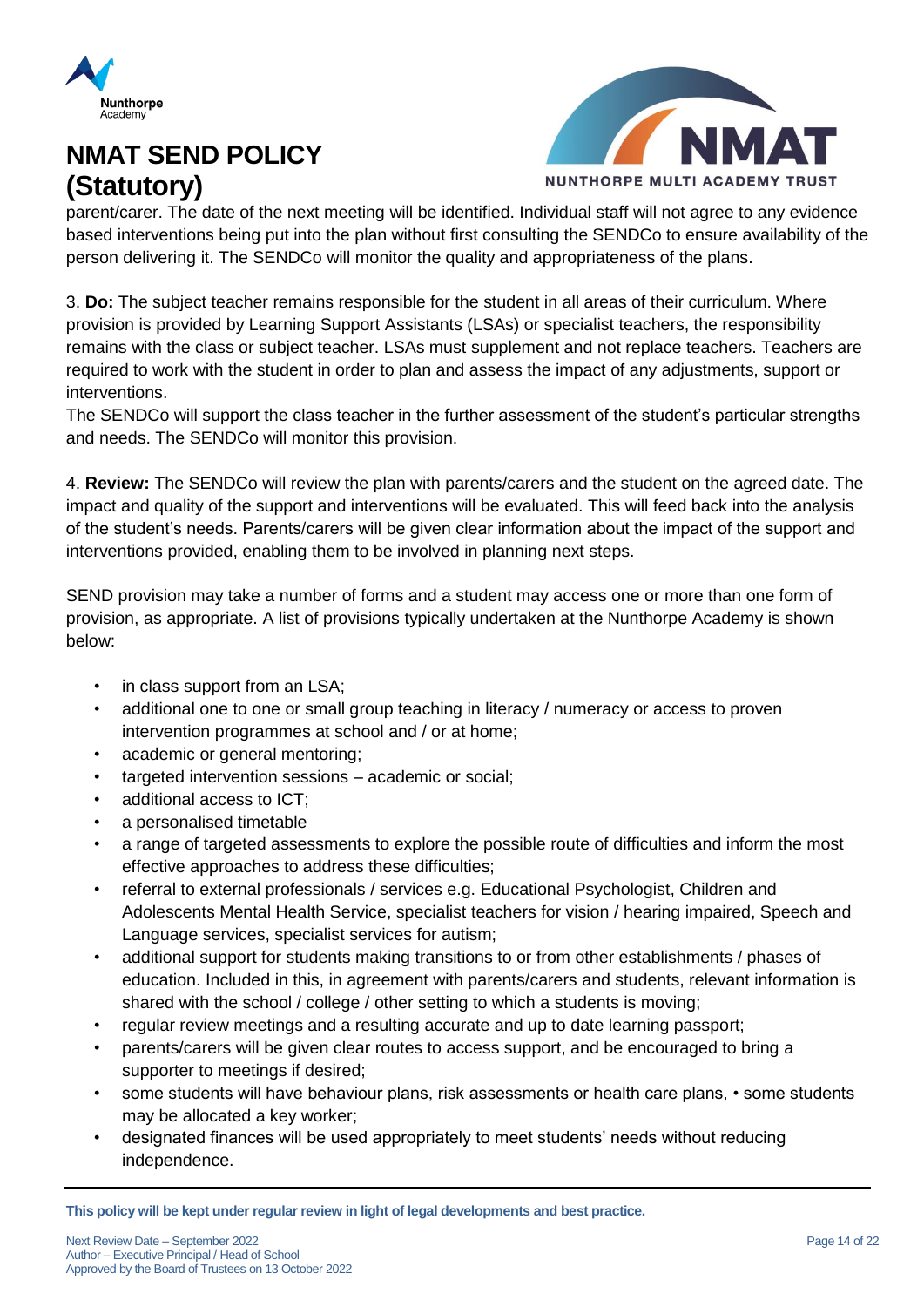



NMAT and Nunthorpe Academy follows three waves of Intervention and Provision Maps:

1. Universal (Quality First Teaching for all)

2. Targeted (Targeted provision within and /or outside the Academy for groups of students who may be underachieving

3. Specialist (Specialist 1:2:1 Provision within and/or outside the Academy).

Students who are highlighted as having Special Educational Needs will be placed on the Academy's SEND Register. All information is shared and distributed with staff to ensure needs are met at all times. Learning passports provide teachers with an individualised student centred support plan identifying strategies to support the student in the classroom.

### **Internal Assessments**

On entry to Year 7 all students will take part in CAT Testing (Cognitive Abilities Testing.) They are designed to assess a student's ability in three different areas: verbal (thinking with words); quantitative (thinking with numbers); and non-verbal (thinking with shapes and space). The results allow us to see if any new differences present and give a good baseline to ensure we have the correct students identified on the SEND Register in the key area of Cognition and Learning.

Internal screening and testing methods specifically directed at SEND used at Nunthorpe Academy include:

Visual stress tests using coloured overlays and backgrounds, these are usually accompanied with a recommendation to visit a local optometrist for further investigations.

Emotional Literacy: used to measure ability to understand and express feelings and highlight areas for intervention which is then put in place.

Lucid Exact literacy testing: used to assess students towards the end of academic Year 9 in order to formalise specialist exam arrangements such as additional time (25%.)

Star Reading assessment: individual assessment completed termly in academic Year 7 to give accurate reading age and comprehension ability to then allow accelerated reading to be successful as an intervention

York Assessment of Reading for Comprehension: individual reading assessment to allow observations of a student's reading behaviours, strengths and areas for development. This data gives the academy ability to find precise areas to target to bring about rapid progress. Parallel forms of the assessment are then run to allow us to measure the impact of interventions put in place.

Accelerated Reader- a programme to develop independent reading and increase literacy ability across all students at Nunthorpe Academy. Books can be selected by interest and skill to ensure progress is made.

**This policy will be kept under regular review in light of legal developments and best practice.**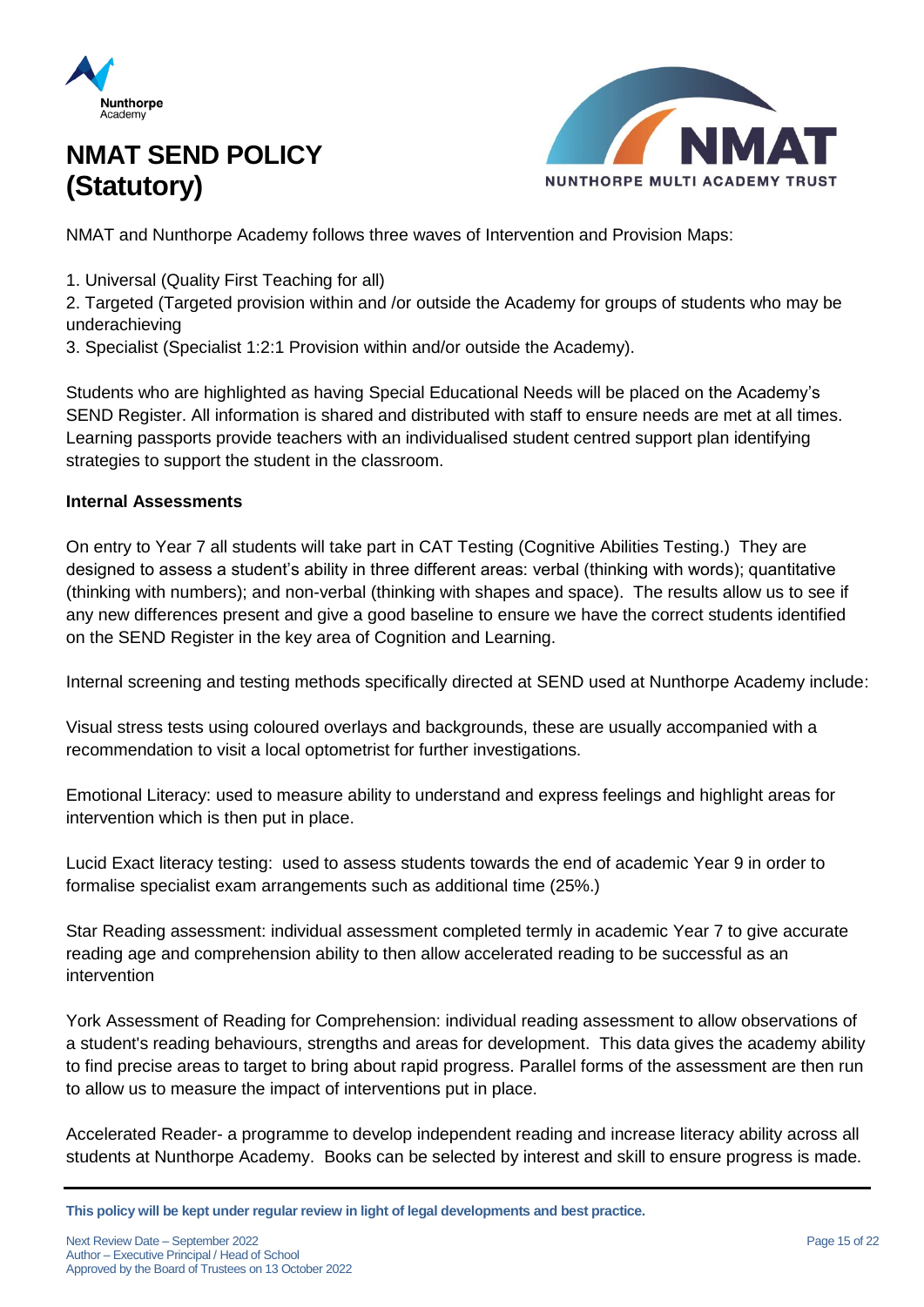



Lego Therapy - Lego-based therapy (LeGoff et al 2014) is an evidence based approach that allows us to develop social communication skills in children with communication and interaction difficulties, such as sharing, turn-taking, following rules, using names and problem-solving.

All members of staff have access to SEND referral forms which allows them to bring students to the attention of the SENDCo at any point in the academic year. This will allow for the plan, assess, do cycle to be initiated (as described above.)

If the SEND team are aware of a specific difficulty or new difference presenting in a student then a request for involvement will be made (once an agreement has been sought with the family and students themselves). This request may be for a specific service such as Speech and Language, Educational Psychology or Specialist Teacher in a specific need (e.g. Visual Impairment or Sensory difficulty.)

Students who continue to have significant difficulties despite targeted interventions and clear support in place will then be put forward, in agreement with and following a family/student meeting, for statutory assessment. This will involve initiating the request for an EHCP. The process of which differs between Middlesbrough LA and Redcar and Cleveland LA, however the outcomes on offer are the same.

### **SEND Support (K)**

This is the category for students who need extra specialist support. NMAT and Nunthorpe Academy will set out interventions and expected outcomes for these students and review their progress. All students within Nunthorpe Academy and categorised as SEND K will have a Learning Passport including at least two clear targets which will be reviewed at identified points throughout the year.

### **Referral for EHC Plan (Education, Health and Care Plan)**

If a student has lifelong or significant difficulties, they may undergo an EHC Plan process. This can be requested by the Academy or by the child's parents/carers.

An application will be made to the relevant Local Authority who will gather information about the child's needs and the provision that has already been put in place for them.

The application for an EHC Plan will combine information from a variety of sources including:

- parents/carers
- Academy staff
- Health Professionals
- Other agencies involved with the child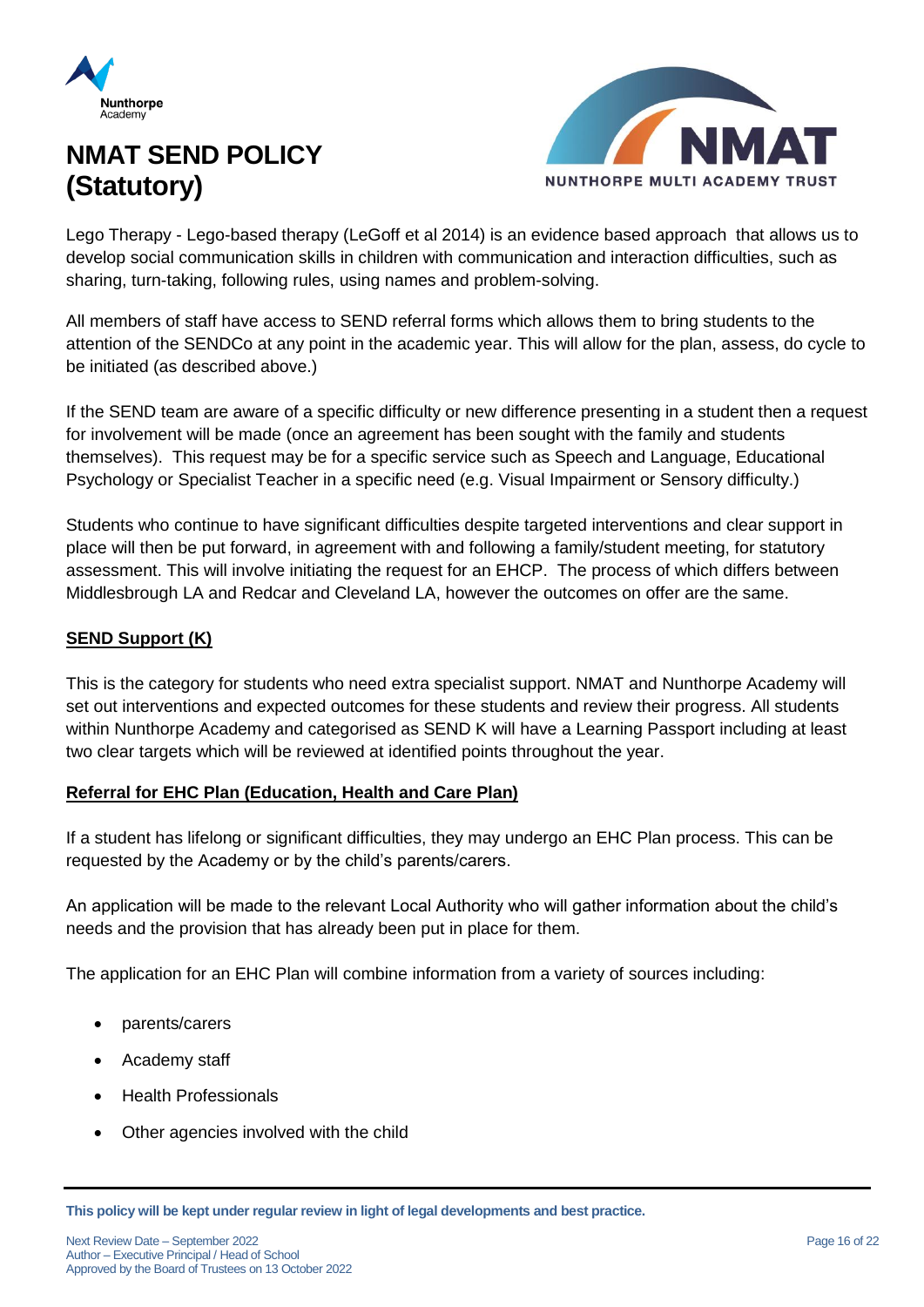



Information will be gathered relating to the current provision, action points that have been taken, and the preliminary outcomes of targets set. a. Following the Assessment, an EHC Plan may be provided by the relevant Local Authority if it is determined that the Academy cannot provide for the child's needs on its own.

The Academy staff and the child's parents/carers will be consulted before the decision is made. Parents/carers have the right to appeal against the decision made regarding the EHC Plan.

Once the EHC Plan is completed it will be kept as part of the student's formal record and reviewed annually by the SENDCo, parents/carers and the student.

The annual review enables provision for the student to be evaluated and, where appropriate, for changes to be put in place, for example, reducing or increasing levels of support.

#### **Individual transport arrangements**

Students with a SEND specific transport need (who also have an EHC Plan) can apply separately for individual transport arrangements.

This can range from taxi service, door to door or independent travel support.

This need should, where possible, be discussed with the SENDCo or can be applied for by parents/carers using the relevant Local Authority website.

The timescales to apply for an EHCP are set by the Local Authority and are in no way influenced by the SENDCo or the Nunthorpe Multi Academy Trust. Currently the process and necessary steps can take upwards of 26 academic weeks.

### **Education, Health and Care Plans (EHC Plan)**

An EHC Plan is a plan specifying:

- a) The child's or young person's special educational needs.
- b) The outcomes sought for him/her.
- c) The special educational provision required by him/her.
- d) Any health care provision reasonably required by the learning difficulties and disabilities resulting in him/her having special education needs.
- e) These plans replaced Statements of Special Educational Needs (Statements) from September 2014.
- f) Existing statements remain in force until all children and young people complete the transition.
- g) Any students entering NMAT and the Nunthorpe Academy with outstanding Statements of Special Educational Needs or Learning Difficulties Assessments will have an interim review meeting in the first half term to ensure legal compliance and up to date supportive funding decisions.
- h) EHC Plans will extend from birth to 25, where necessary, replacing any outstanding Statements or LDA's for young people leaving school.

**This policy will be kept under regular review in light of legal developments and best practice.**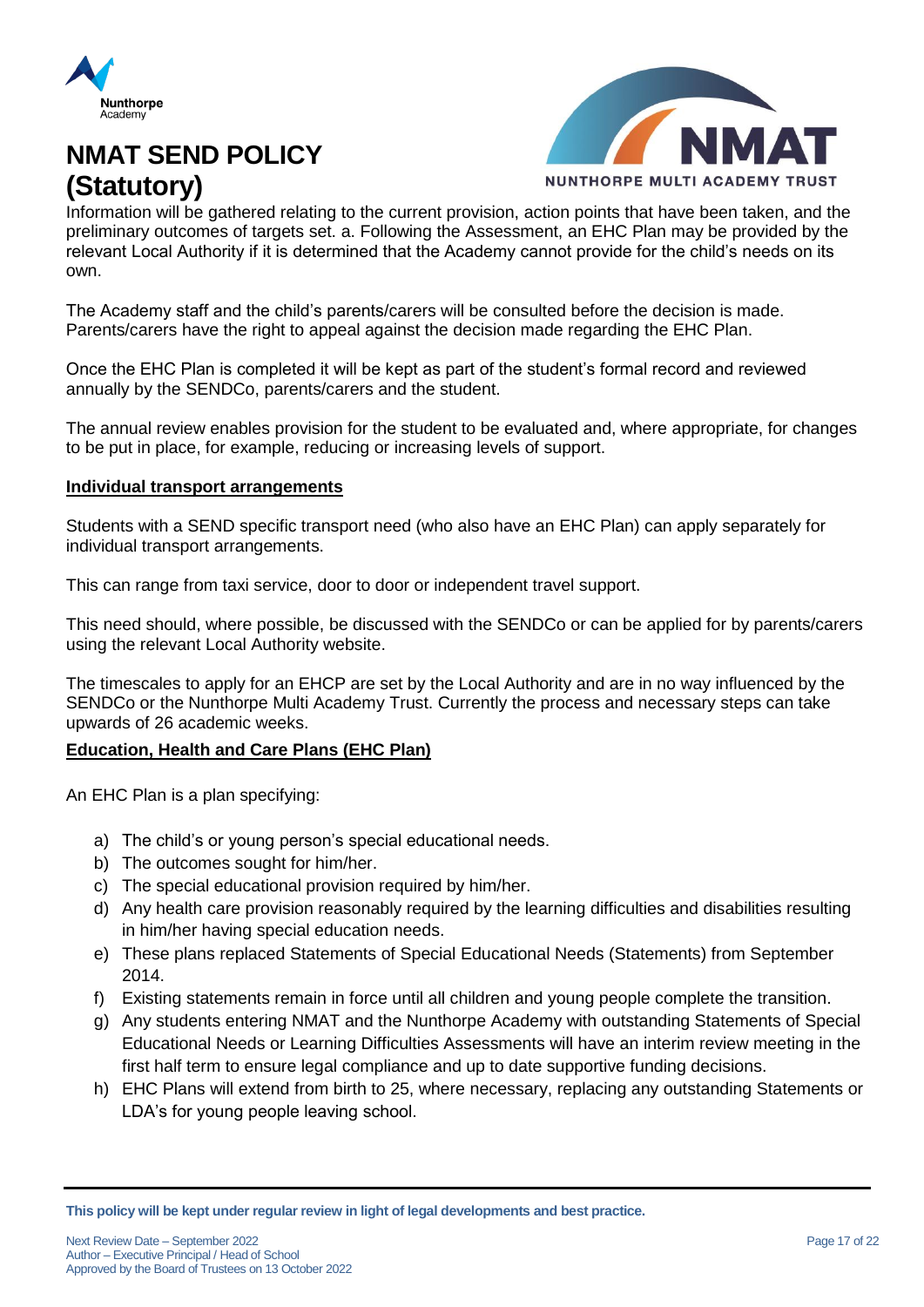



### **NMAT SEND POLICY (Statutory) Annual Reviews of a Statement of Special Educational Needs/EHC Plans**

All Statements/EHC Plans will be reviewed at least annually with the parents/carers, student, the relevant Local Authority and the Nunthorpe Academy SENDCo, to consider whether any amendments need to be made to the plan.

### **English as an additional language**

The identification and assessment of the special educational needs of young people whose first language is not English requires particular care. Nunthorpe Academy will look carefully at all aspects of that student's performance in different subjects, to establish whether the problems they exhibit in the

Classroom are due to limitations in their command of the language that is used there, or are attributable to special educational needs.

NMAT academies employ the service of an Additional Language Specialist Teaching Service to work with targeted students to support their progress.

### **Criteria for exiting the SEND Register**

If it is felt that a student is making progress which is sustainable then they may be removed from the SEND register. If this is the case then the views of the SENDCo, student and parents/carers will to be taken into account, as well as that of any other professionals involved with the child. If it is agreed by all to remove the student from the SEND register then all records will be kept until the student leaves NMAT and the Nunthorpe Academy (and passed on to the next setting). The student will continue to be monitored through the procedures outlined in this policy.

### **Key Transition Points**

Provision is made for the transition of all students from primary to Nunthorpe Academy and from Nunthorpe Academy to other secondary schools, special schools or post 16 Education by liaising with the relevant settings.

An early transition plan will be organised for highlighted students at Year 5 and Year 6 to develop a smooth transition to Nunthorpe Academy. This work is completed with the support of the Year 7 Progress Leader.

Year 9 students on the SEND Register will be offered support and guidance in selecting their subject choices for KS4, this may include specific subject choices or reduction in number of GCSEs selected. This support and guidance will be taken on a case by case basis and the views of the student and the family will be sought in any decision making.

**This policy will be kept under regular review in light of legal developments and best practice.**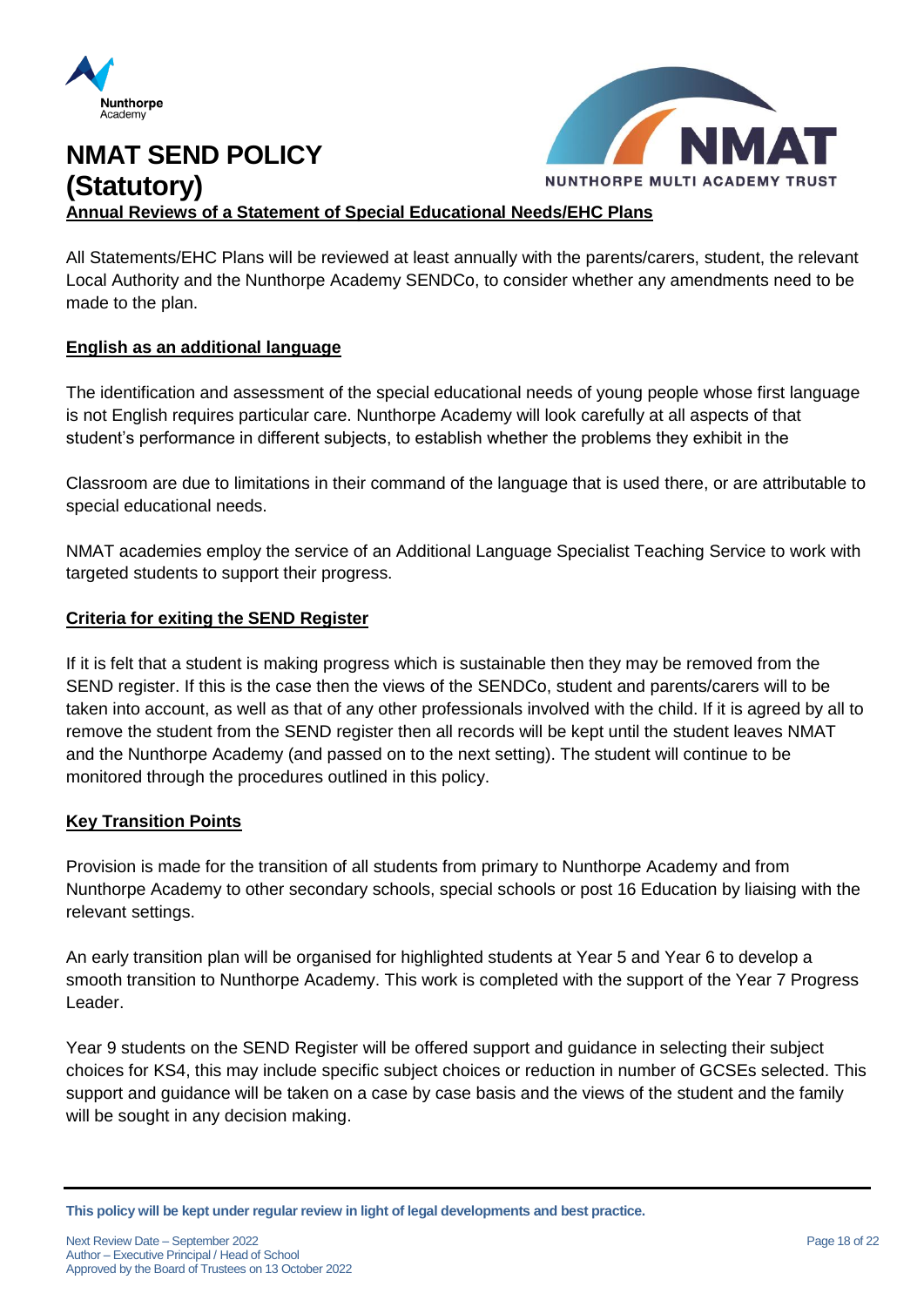

### **NMAT SEND POLICY (Statutory) Access Arrangements**



Some students require special arrangements for exams and assessments to enable them to demonstrate their true ability despite specific difficulties they might have. The most common forms of access arrangements are additional time, readers and scribes. Students may also require access to ICT support when completing exams and assessments.

Access arrangements are organised by the SENDCo in conjunction with a specialist assessor. Access arrangements at Key Stage 3 (Year 7-9) are at the Academy's discretion, based on a student's profile of need. However, for formal exams in Key Stages 4 and 5 (GCSEs and A levels), there is a formal process for requesting arrangements, based on a raft of approved tests which provide a clear picture of what access arrangements can be applied for.

Students who may be eligible for possible access arrangements are usually tested in Year 9 or 10. The decision to test is based on the academy's prior knowledge of the student. For example, students who have had access arrangement in Key Stage 3 or participated in interventions will be tested. Staff will monitor students so as to identify those who may be eligible. As well as being eligible via such testing, exam boards stipulate that planned arrangements should be a student's 'normal way of working' and therefore any request for access arrangements has to be the result of a well-planned process. Consultation with parents/carers and students is an important part of this process. Students who receive access arrangements may be included on the SEND register.

Emergency access arrangements will be put in place for those students as necessary and on demand for immediate reasons such as illness, bereavement and physical fractures or breaks etc. These are agreed and applied for by the Academy SENDCo and Exams Officer.

### **Supporting and involving Students and Families**

From the outset, parents/carers are seen as partners. Any decision regarding a student will be discussed with the parents/carers at every stage. Parents/carers of students in Year 6 are welcome to visit the Academy to view the provision outlined in the SEND Information report. There is a Year 6 Additional Needs Parents/Carers Evening held in the Summer Term.

Identified Year 6 students are invited to take part in an Early Transition Programme to assist with their transition from their Primary School. Representatives from the SEND team will attend the review meetings of all Y6 students with a Statement of Special Needs or Y6 Transition Meeting to an Educational Health and Care Plan. All parents/carers of students on the SEND Register are invited to the meeting to discuss the progress of their child.

We aim to work in close partnership with students and their parents/carers, keeping them informed about progress, assessing current and future needs and planning the most appropriate means of support. We also encourage all parties to discuss any issues and concerns with Nunthorpe Academy staff so that we can address problems promptly and effectively. All students have the right to be involved in making

**This policy will be kept under regular review in light of legal developments and best practice.**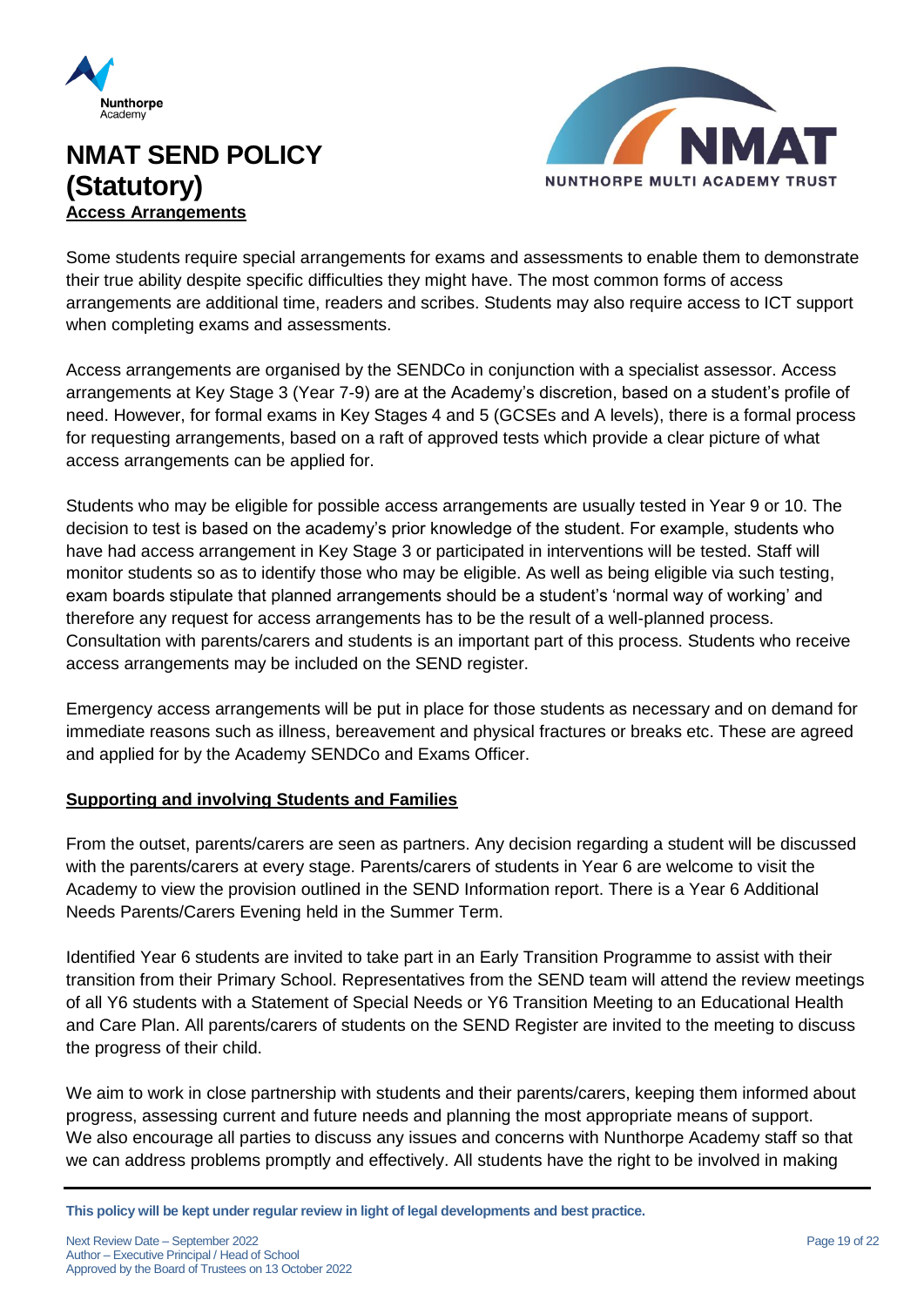



decisions and exercising choice. We endeavour to fully involve students with SEND by encouraging them to:

- state their views about their education and learning;
- identify their own needs and their feelings about the provision made for them;
- share in individual target setting across the curriculum so that they know what their targets are and why they have them;
- self-review their progress and set new targets;
- attend review meetings and actively participate in them.

NMAT and Nunthorpe Academy aims to support students and families by:

- working effectively with all other agencies supporting young people and their parents/carers;
- making parents/carers/carers feel welcome;
- encouraging parents/carers to inform school of any difficulties they perceive their child may be having or other needs they may have which need addressing;
- instilling confidence that the school will listen and act appropriately; focusing on the student's strengths as well as areas of additional need;
- allowing parents/carers opportunities to discuss ways in which they and the school can help their child;
- involving parents/carers in drawing up targets and monitoring progress;
- keeping parents/carers informed and giving support during assessment and any related decisionmaking process;
- making parents/carers aware of other support and services available locally;
- providing all information in an accessible way, including, where necessary, translated information for parents/carers with English as an Additional Language.

### **Links with Health, Social Care and other outside specialist services**

Our links with these agencies are usually in relation to specific individuals. Where appropriate, representatives are invited to attend review meetings.

### **Funding system for SEND**

Funding is agreed locally and is given to the Trust via the Education and Skills Funding Agency, not through the Local Authority. Academies get the same level of funding for each student as a LA school in the same area; their notional SEND Budget is worked out in the same way.

Element 1: an amount of money for each student in the Academy Budget. The Academy receives their funding based on the total number of students in the Academy (Average Pupil Unit). This is the core budget and is used to make general provision for all students in the Academy including those with SEND.

**This policy will be kept under regular review in light of legal developments and best practice.**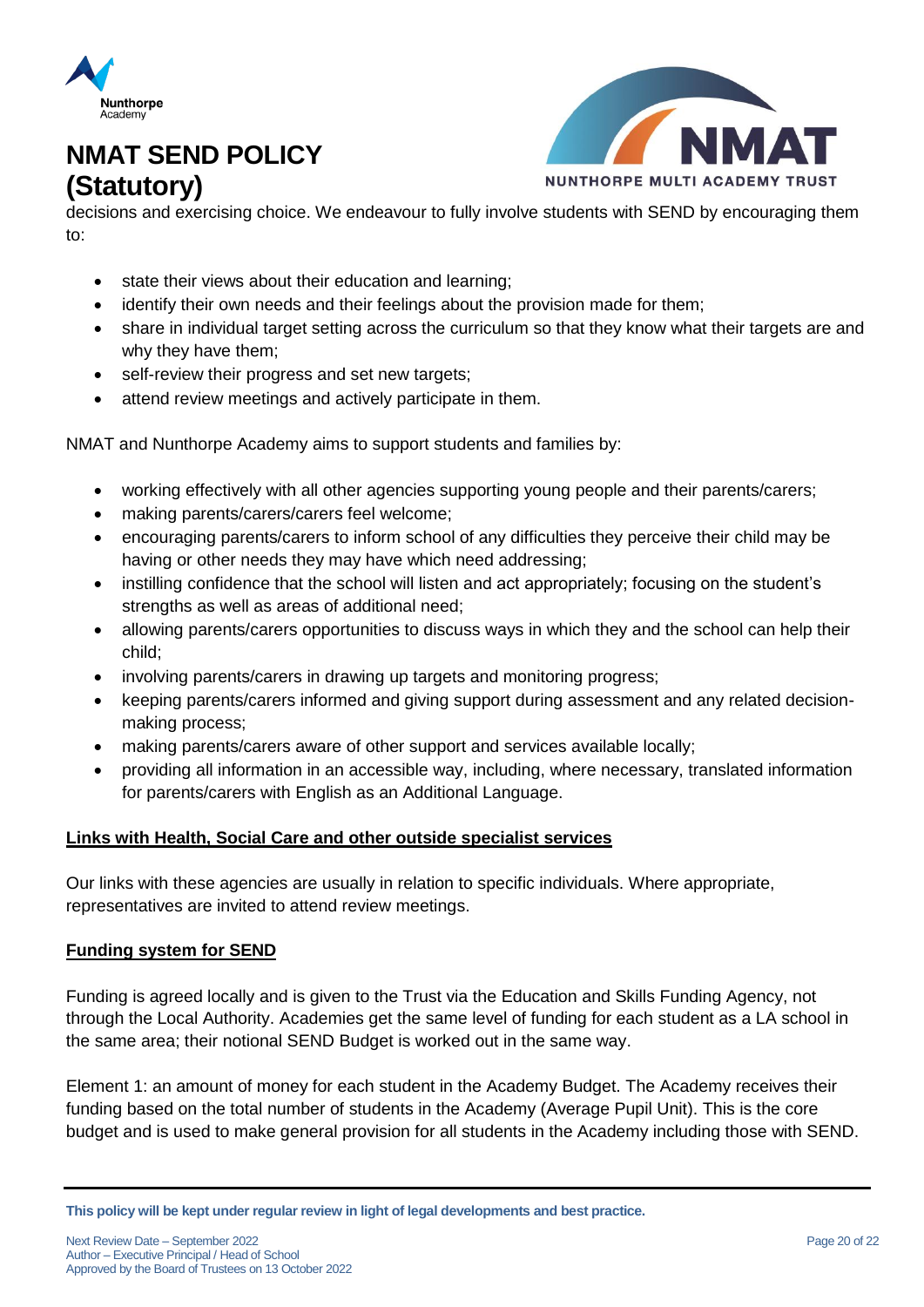



Element 2: the National SEND Budget. Students who attend from within the Redcar and Cleveland Local Authority or Middlesbrough Local Authority may receive an additional amount of money to assist in special educational provision to meet the student's needs. This will need an application to the Higher Needs Funding Budget within Redcar and Cleveland and Middlesbrough Authority which will be completed by the SENDCo.

### **Responsibilities of the Governing Body under the Children and Families Act 2014**

The Local Governing Bodies at Nunthorpe Academy will:

- Identify a link Governor for SEND (Jen Mrozik).
- Ensure that, where the 'responsible person', the Head of School/SENDCo, has been informed by the LA that a student has special educational needs, that those needs are made known to all who are likely to teach them.
- Ensure that all teachers are aware of the importance of identifying and providing for those students who have SEND.
- Ensure that a student with SEND joins in the activities of the Academy with students who do not have SEND, so far as is reasonably practical and compatible with the student receiving the SEND provision their learning needs call for, the efficient education of the students with whom they are educated, and the efficient use of resources.
- Ensure that parents/carers are notified of a decision by the Academy that SEND Provision is being made for their child.
- Admit the child/young person for whom an EHC Plan is maintained under liaison with the Local Authority.

Local Authority Functions:

All Academies are under Statutory Requirements and Guidance in line with the Children and Families Act (March 2014). Redcar and Cleveland Local Authority have complied, the 'Local Offer' to provide information and advice with regard to services provided by the LA. (www.peoplesinfonet.org.uk) Redcar and Cleveland Local Authority SEND Ranges: Way to Success for All Sept 2016 Guidance is used to help meet the needs of individual learners and the provision that is expected within the Academy.

### **Confidentiality**

Staff may have access to personal data about students and their families which will be kept confidential at all times and only shared when legally permissible to do so and in the interest of the students. Records will only be shared with those who have a legitimate professional need to see them. Staff will never use confidential or personal information about a student or her/his family for their own, or others' advantage (including that of partners, friends, relatives or other organisations). There are some circumstances in which a member of staff may be expected to share information about a student, for example when abuse is alleged or suspected. In such cases, individuals have a responsibility to pass information on without delay, but only to those with designated safeguarding responsibilities or to statutory services. If a student,

**This policy will be kept under regular review in light of legal developments and best practice.**